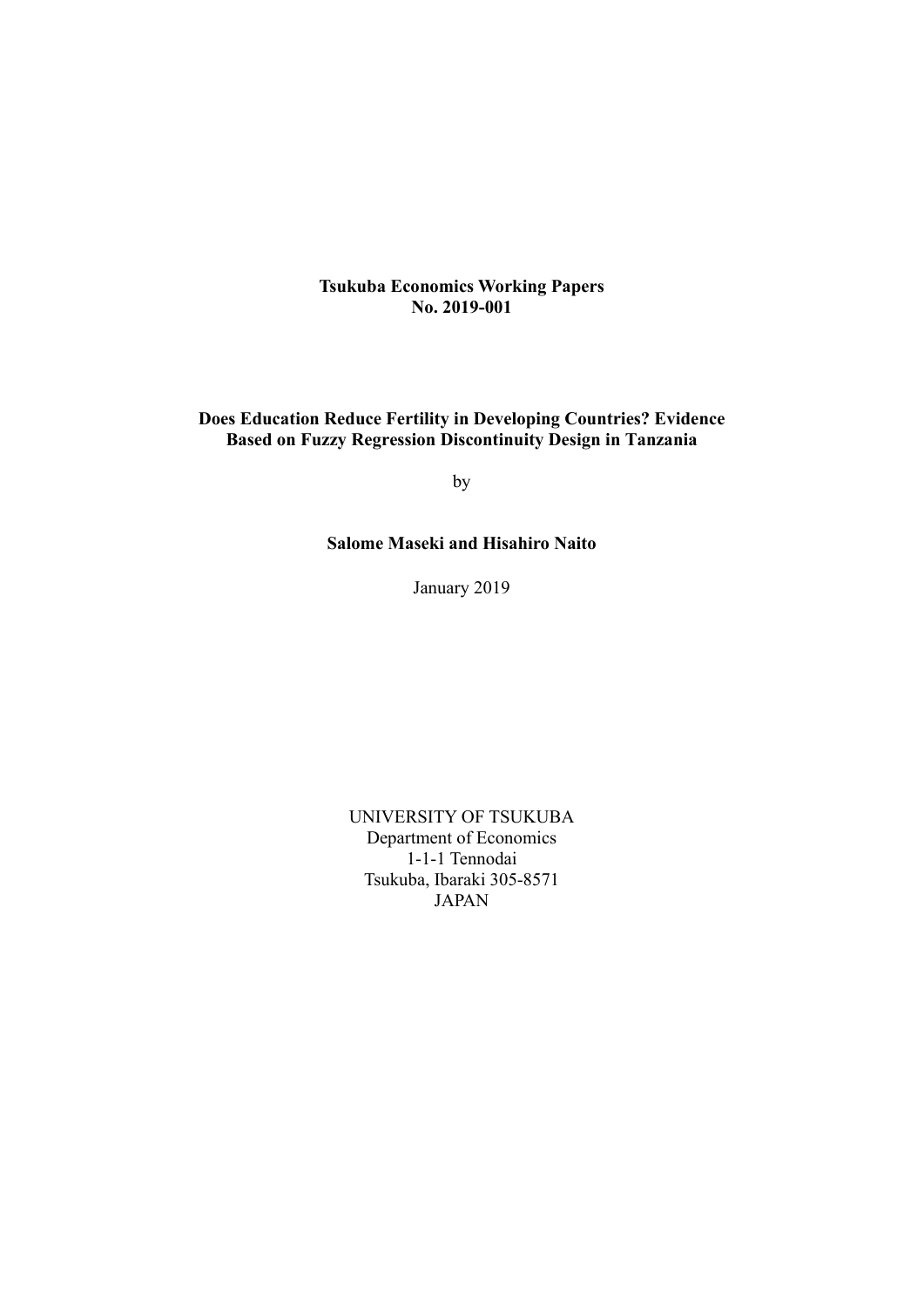# Does Education Reduce Fertility in a Low Income Country ? Evidence based on Fuzzy Regression Discontinuity Design in Tanzania

Salome Maseki<sup>∗</sup>

Presidential Office, The Government of Tanzania Graduate School of Humanities and Social Sciences University of Tsukuba, Japan

Hisahiro Naito†‡ Department of Economics Graduate School of Humanities and Social Sciences University of Tsukuba

January 21, 2019

<sup>∗</sup>Email: sallymase@gmail.com Address: Graduate School of Humanities and Social Sciences, 1-1-1, Tennodai, Tsukuba City,Ibaraki Prefecture, Japan Postal Code: 305-8573.

<sup>&</sup>lt;sup>†</sup>Email: naito@dpipe.tsukuba.ac.jp Address: Graduate School of Humanities and Social Sciences, 1-1-1, Tennodai, Tsukuba City,Ibaraki Prefecture Japan Postal Code: 305-8573.

<sup>‡</sup>The authors appreciate comment from Yuko Nakano, Zeng Fei and Mari Minowa.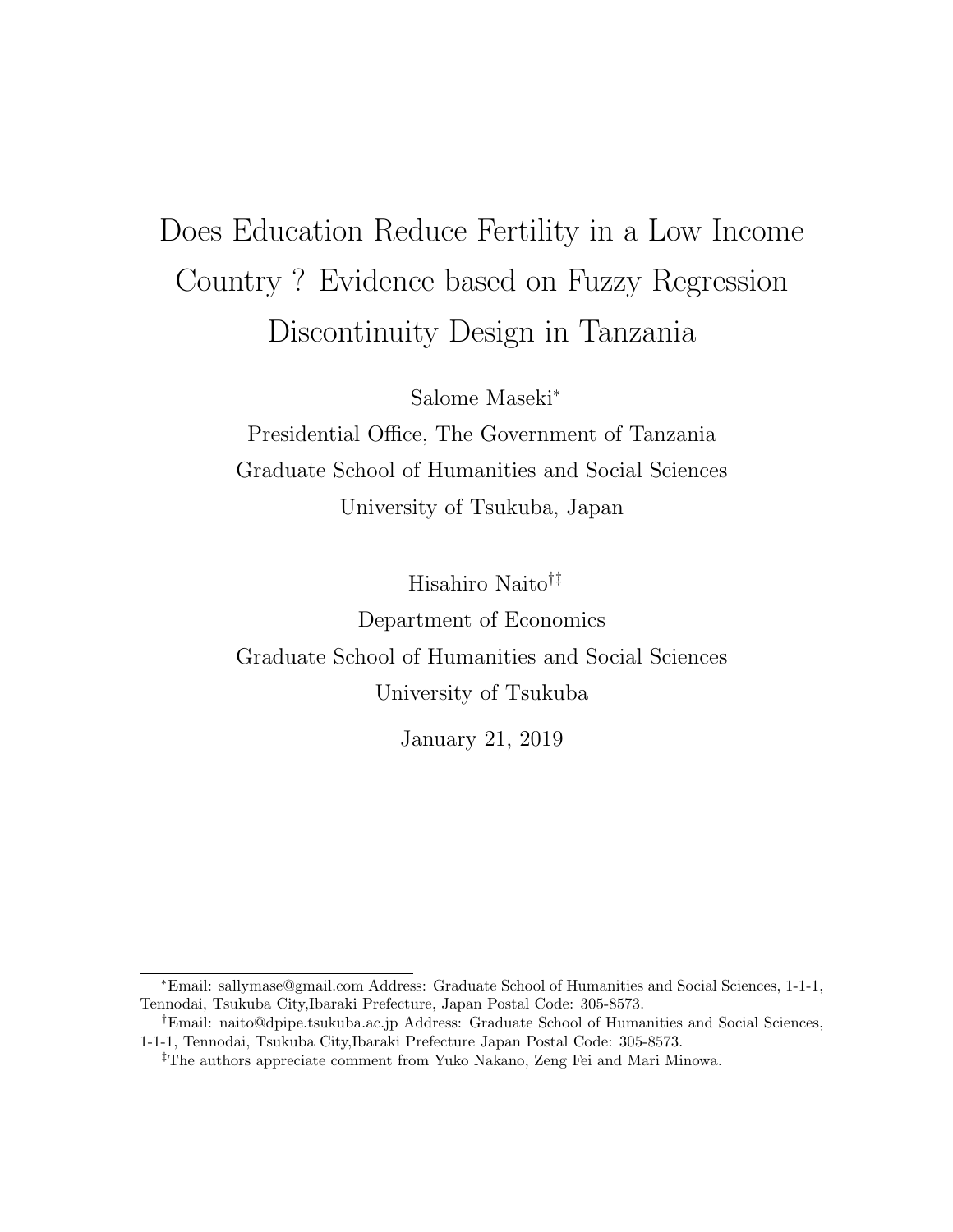#### Abstract

Using adoption of no-expulsion policy in primary schools in Tanzania and a fuzzy regression discontinuity design, we examine the causal effect of education on fertility and child mortality using Tanzania census data sets. A no-expulsion policy in Tanzania generates a discontinuous change of years of schooling of females by about 2 years. Using this change of years of schooling, we show that the effect of education on fertility is non-uniform in the sense that one year increase of female schooling increases the probability of having at least one birth by 1.55 percentage point but it decreases the probability of having a large number of births such as at least 8 births or 10 births by about 3 percentage points. This suggest that it is not sufficient to focus on the average number of births to examine the effect of education on fertility. We also find that one year increase of schooling decreases the number of experienced child death by 0.2 frequency and decrease the child mortality rate by 2 percentage point. Due to those several offsetting effects, the effect of additional year of schooling on the number of surviving children is very close to zero or marginally positive.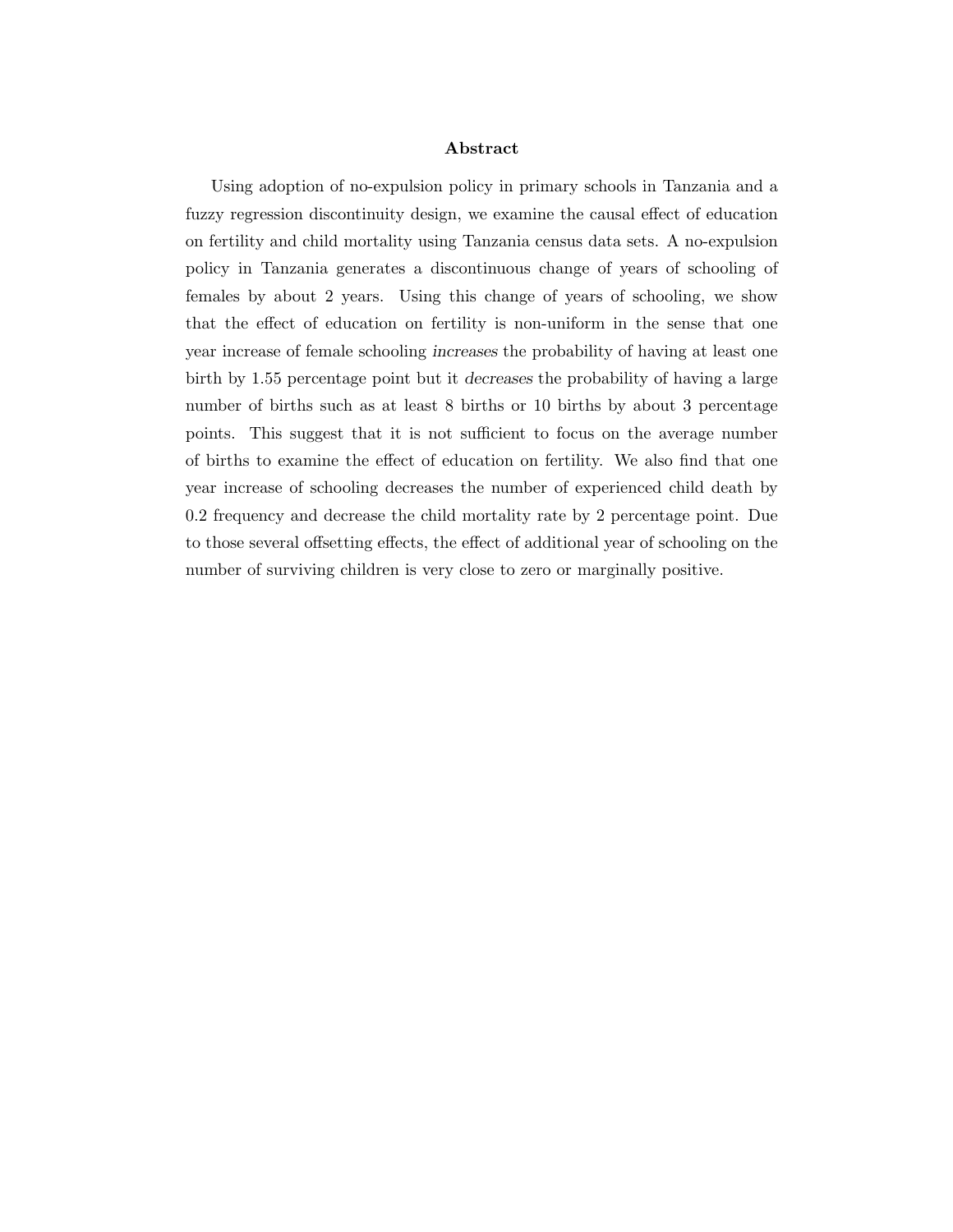#### 1 Introduction

It is well-known that women's education and fertility has a strong negative association in the data.(Strauss and Thomas 1995). Some policy makers and researchers suggest that educating women is one of the key important policy tools to reduce the fertility in developing countries (Schultz, 2002; Cohen, 2008; Lutz and Samir, 2011). If there is a causal relationship from education to fertility, it would implies that there would be a self-enforcing relation from higher education to lower fertility because a lower fertility would bring a higher GDP per capita and higher GDP per capita would bring a higher education. (Caldwell, 1980; Cohen, 2008; Portes, 2006). Some theoretical model of economic growth assume this negative relationship between education and fertility.

However, whether such an association between education and fertility represents a causal relationship needs careful examination. The results of the previous studies vary substantially depending on the estimation method and target countries. An initial set of studies that uses the simple cross-sectional observation shows that there is a negative relationship between female education and fertility. A study that uses sister data shows subtle results implicating there is omitted variable effect. Studies that uses the exposure of universal education, school construction program or college opening as an instrumental variable show that there is a causal negative relationship between female education and fertility (Osili and Long, 2008; Chou et al., 2010; Breierova and Duflo, 2004; Currie and Moretti, 2003; Cygan-Rehm and Maeder, 2013).

Recently, several studies have shown that there is no effect from education to fertility and some papers show that there is even a positive effect from education to fertility. For example, using the regression discontinuity design, McCrary and Royer (2011) show that there is no causal effect of female education on total fertility. Using municipality level variation of school entry policy in Norway, Monstad et al. (2008) show that there is no causal effect from schooling to total fertility.

Note that when policy makers advocate education as a policy tool to reduce the fertility, they have developing countries as target countries in their mind. On the other hand, quasi-experimental research that examine the effect of education on completed fertility is very limited and, to the best of our knowledge, no paper use the regression discontinuity design, which is thought to be most credible in the literature as a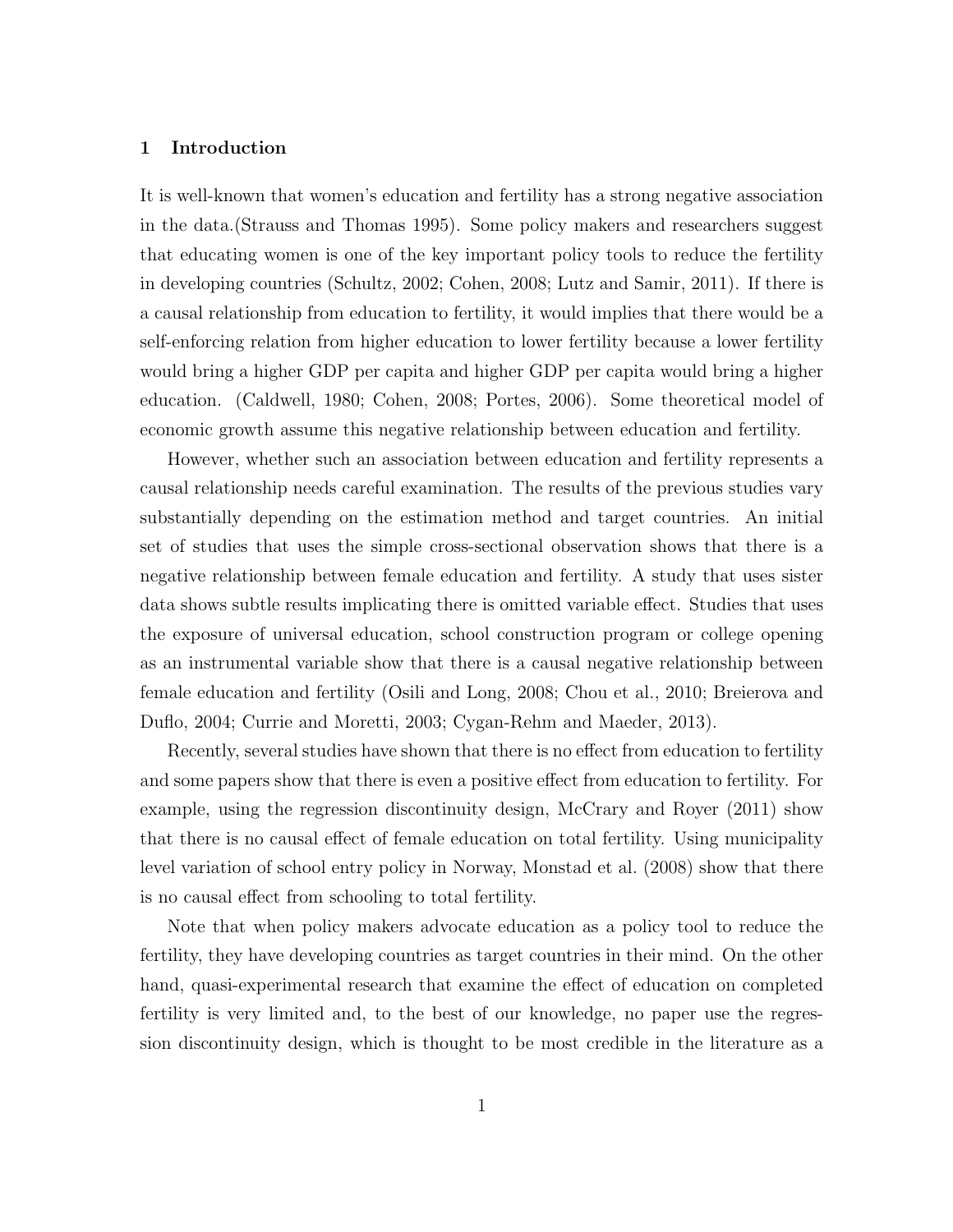statistical tool to analyze the causality, to examine the effect of female education on completed fertility in developing countries.

The purpose of this paper is to fill this gap. More specifically, in this paper, we use the change of education policy in Tanzania as a natural experiment and apply the fuzzy regression discontinuity design to examine the effect of education on fertility. In 1971, the government of Tanzania issued an order to end the expulsion of primary pupils for non-payment of school fees. This policy change drastically increased the literacy rate and years of schooling of women. According to the Census data, literacy rate increased 20 percentage point and the years of schooling increase by two years.

This paper contributes to the previous literature in three aspects. First, as we have just mentioned, there is a few studies that analyze the causal effect of education on fertility in developing countries. Given the high population growth rate and lower years of schooling, the benefit of learning the causal effect of education in developing countries is substantial. Applying the fuzzy regression discontinuity design, we obtain the causal effect of education on fertility.

Second, this paper analyzes two waves of census data separately (Tanzania census 2012 and 1988). In the 2012 census data, the threshold age is 48 while the threshold age in 1988 census is 24. This implies that analyzing based on 2012 census data is likely to measure the effect of eduction on completed fertility and the analysis based on 1988 census is likely to measure the effect of education on early period fertility. When we analyze 1988 census, we find that one additional year of education decrease the fertility by 0.2 which is comparable to the studies by the instrumental variable while the analysis based on 2012 fertility shows that the effect of education on the number of total birth is much smaller. This suggests that the effect of education on the number of births depends on the age at which policy change is evaluated.

Third, this paper shows that the effect of education is non-uniform. We find that education decreases the probability of having a large number of births while it increase the probability of having at least one birth. Also we find that education decrease the child death experienced. In other words, educatio transform the fertlity pattern into more efficient one from large number of birth and large number of child death to smaller number of births and smaller number of child death. This transformation will make the numver of surving children unchange or slighly increases. In this sense,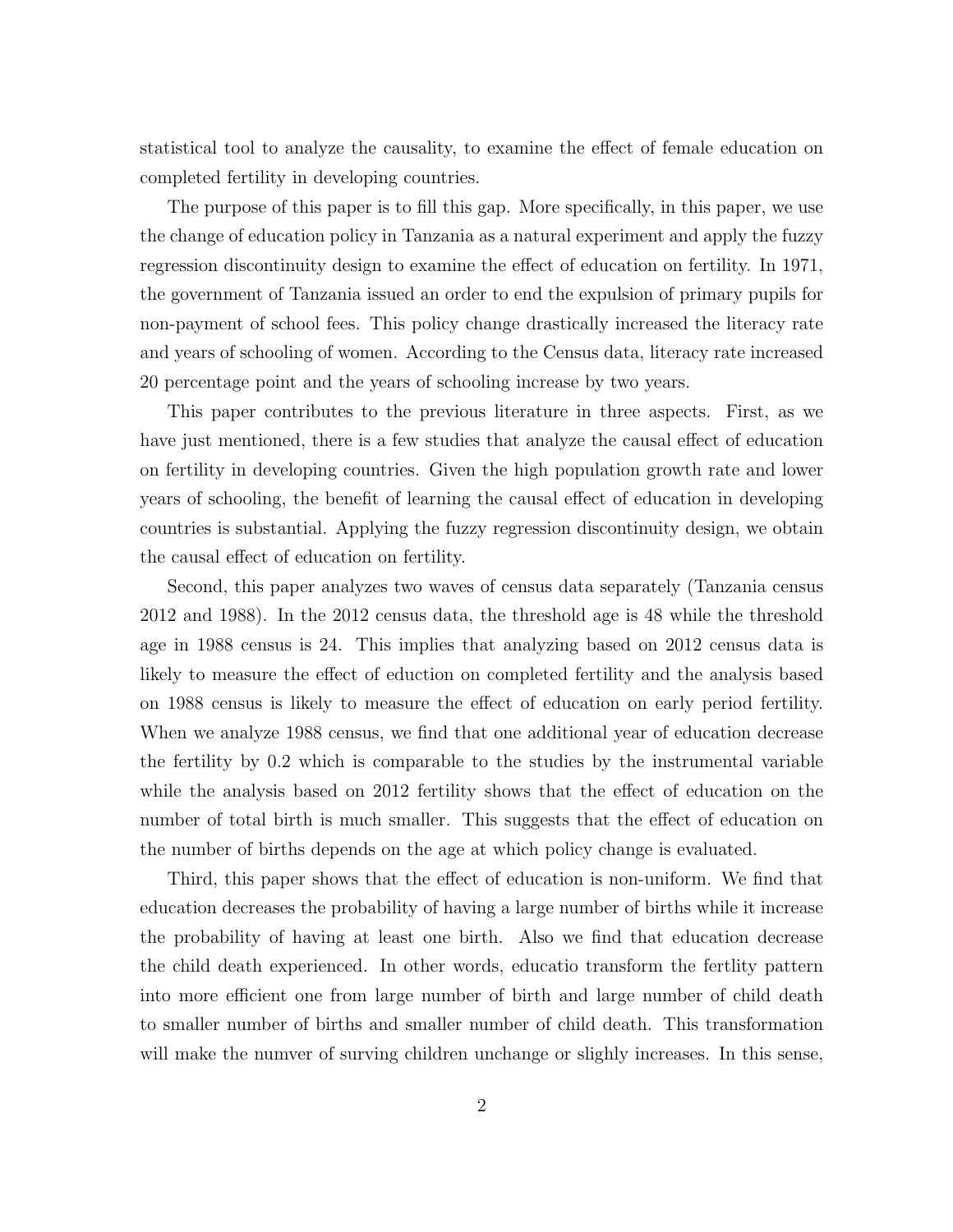education does not decrease the population growth rate contray to the assumption of many models of economic growth.

The organization of this paper is as follows. In the next section, we review the related literature and summarize the contribution of this study. In the section 3, we describe the situation of education policy during 1954 and discuss the environment in those periods. In section 4, we discuss our identification strategy. In section 5, we present the results. In section 5, we provide discussion regarding our estimated result and conclusion.

#### 2 Literature Review and Contribution of This Study

For empirical sides, there are numerous papers that examine the relationship between female education and fertility (Schultz, 1997; Cochrane, 1979). However, researchers have been cautious about interpreting the observed association between education and fertility as causal.

Researchers used different identification strategy to examine the effect of female education on fertility. Currie and Moretti (2003) used the opening of two an four year collage in 1940-1990 as the instrument to examine the effect of female education on fertility. Breierova and Duflo (2004) use the large-scaled school construction program in Indonesia as an instrument. They did not find statistically significant effect of female education on fertility. Osili and Long (2008) examine uses the regional variation of the exposure to the introduction of universal education in Nigeria as an instrument. He finds that one additional year of education reduces 0.25 birth. Monstad et al. (2008) use cross-municipality variation of school reforms in Norway to estimate the effect of education on fertility. They did not find an evidence that education decrease the fertility. Fort et al. (2016) compare the effect of education on fertility in UK and continental European countries. While they find a negative effect of education in UK, they find such a positive effect in continental Europe.

Recently, several studies have shown that there is no effect from education to fertility and some papers show that there is even a positive effect from education to fertility. For example, using the regression discontinuity design (RDD), McCrary and Royer (2011); Kan and Lee (2018); Geruso and Royer (2018) show that there is no causal effect of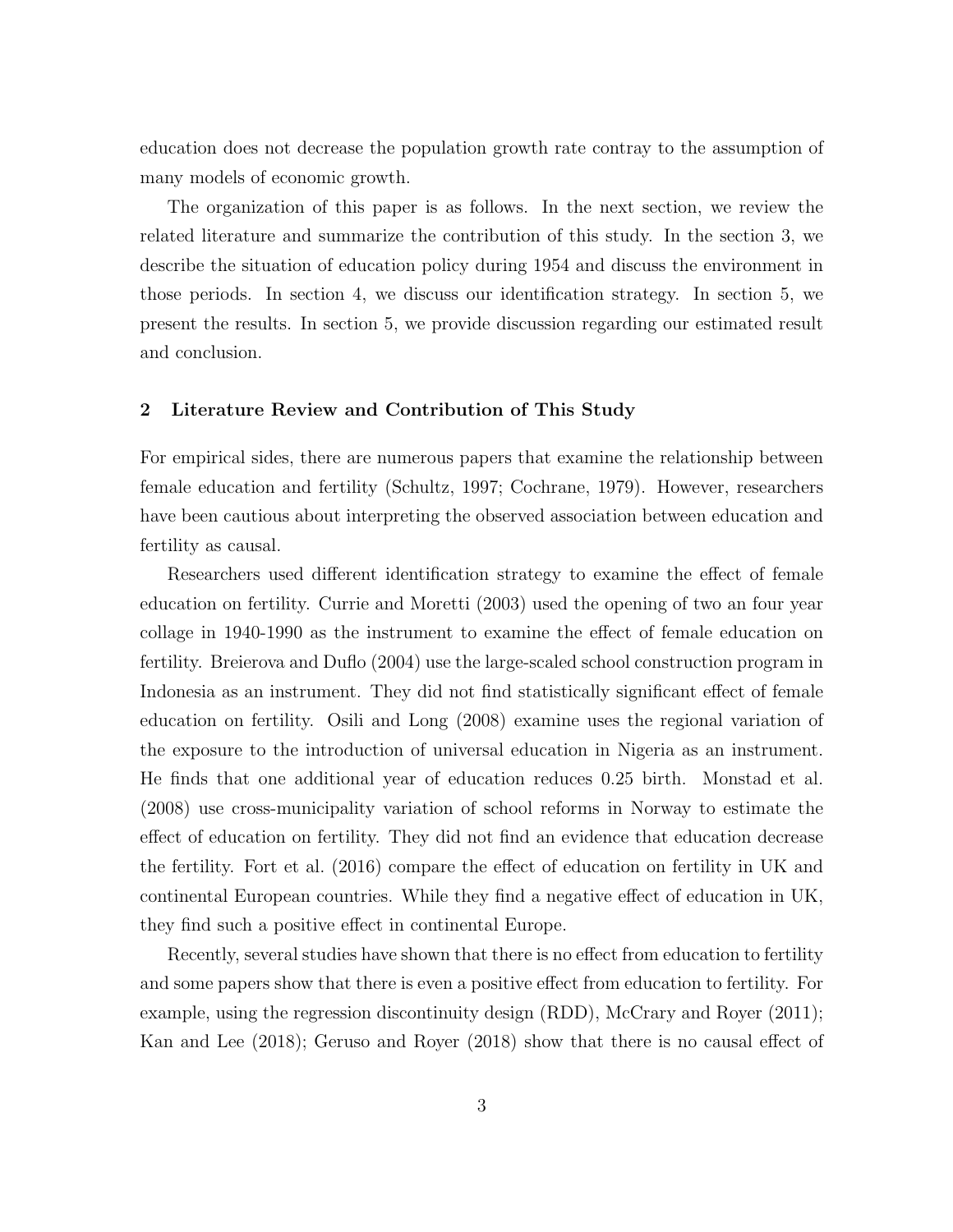female education on total fertility. On the other hand, Silles (2011) applies the RDD to UK and Northern Ireland and find that education reduces teenage childbearing.

#### 3 Background of Education Policy in Tanzania

Since becoming independent in 1961 the government of Tanzania has made education a national priority, formulating education policies and carrying out various education reforms in order to increase access to education at all levels. However, expanding the existing primary education set-up was not of primary importance to the Government. The first two development Plans (1961-1964 and 1964-1969) did not prioritize the expansion of primary education as it was believed there was no direct economic benefits from primary school growth (Bogonko, 1992). However, after ten years from the first development plan, almost as many children in 1971 as in 1961 were unable to get places in primary schools. The President Nyerere stated that this was unacceptable to a country which claims to be building socialism (Bogonko, 1992). The presidential alert caused an immediate action and in 1971 the government ordered to end the expulsion of primary pupils for non-payment of school fees. The effect of this government order (no-expulsion policy) can be seen in the current census data. Figure 1(a) and (b) show the literacy rate and years of schooling of female individuals for each age group in 2012 Population and Housing Census (PHC) for United Republic of Tanzania(PHCT). Those who were aged 47 or younger is the treatment cohorts and those whose age is more than or equal to 49 are control cohorts. Figure  $1(a)$  and (b) show that there are discontinuous jumps in literacy rate and year of schooling between those aged 49 and 47. The literacy rate increases from 49 percent to 70 percent and the year of schooling increases about 3.5 years to 5.6 years.  $<sup>1</sup>$ </sup>

Figure 2 (a) and (b) show the literacy rate and years of schooling over age in 1988 Population and Housing Census of Tanzania. Those aged 23 or younger is the treatment group and cohort aged 25 or older is the control group. The cohort age 24 can be either treatment group or control group. Thus, the cohort whose age is equal to 24 is dropped from the Figure 2. Figure 2 (a) and (b) show, there is a clear discontinuous jump at

<sup>1</sup>For the discussion on the classification of treatment and control cohorts, see the discussion in the next sub-section.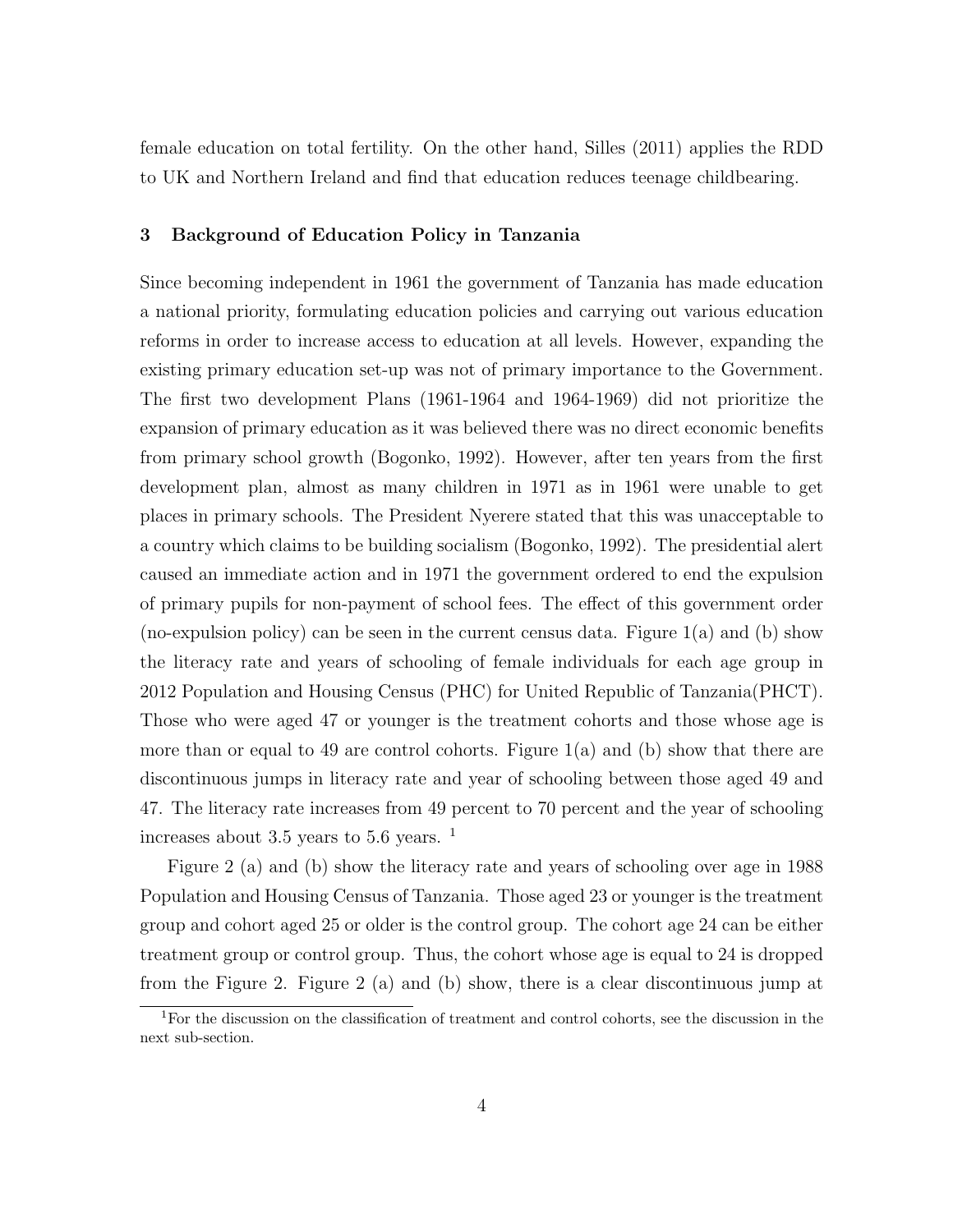

Figure 1: Literacy Rate and Years of Schooling of Different Cohorts in 2012 Census

Notes: Literacy rate and years of schooling of female individuals of different cohorts in 2012 Population and Housing Census for United Republic of Tanzania (PHCT). Age shows the age in August 2012. Individuals aged 48 are dropped because those individuals cannot be uniquely classified as the treatment or the control group. See the text for the discussion. The vertical red line is drawn at age=48.

Figure 2: Literacy Rate and Years of Schooling of Different Cohorts in 1988 Census



Notes: Sample is female individuals of different age group in 1988 PHCT. Age shows the age in August 1988. Female individuals aged 24 are dropped because those individuals cannot be classified uniquely as the treatment or the control group. The vertical red line is drawn at age=24.

age 24 in both literacy rate and years of schooling, which is consistent with Figure 1. In this paper, we use this discontinuous jump as identification strategy.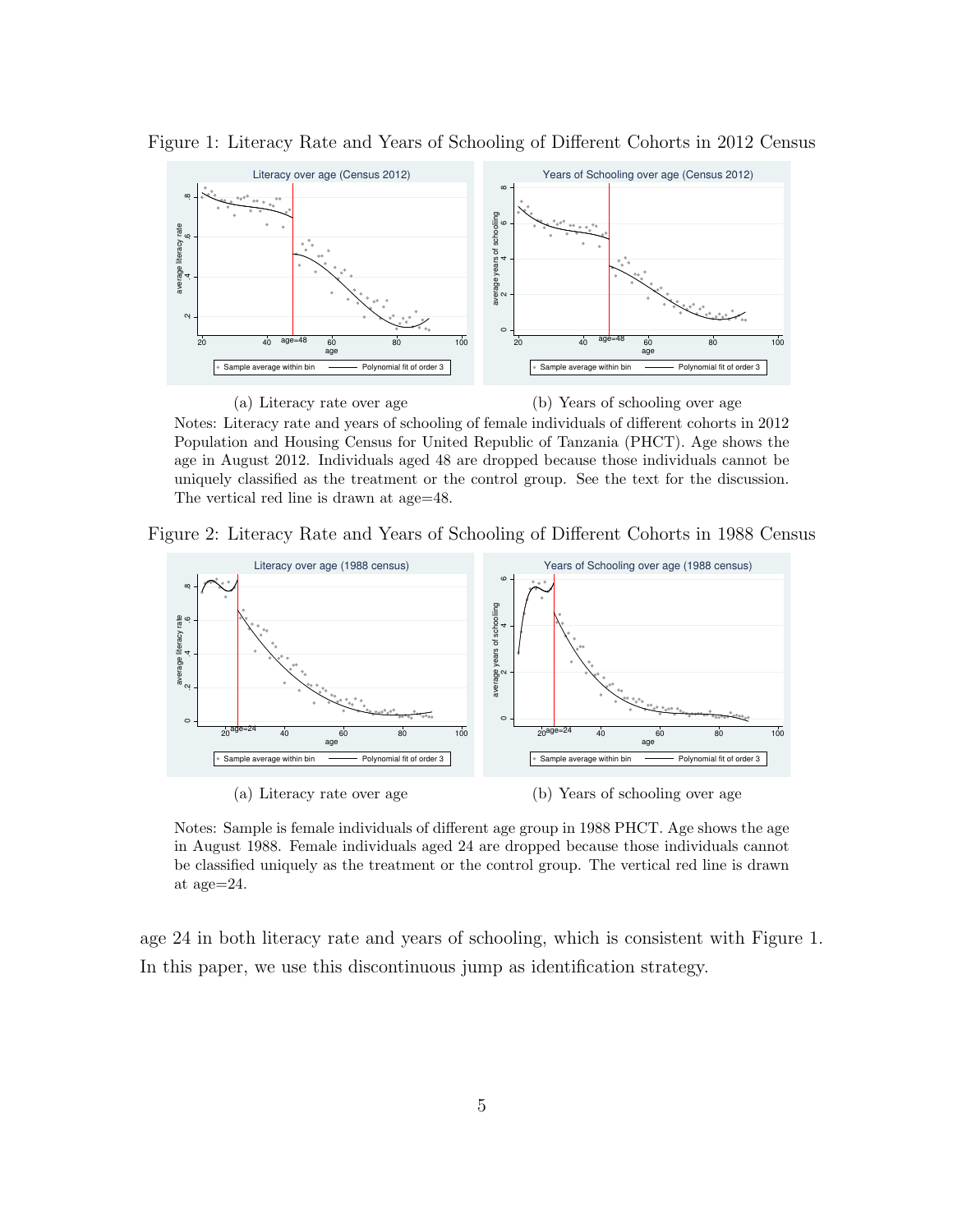#### 4 Identification Strategies and Data set

To estimate the effect of education on fertility and child mortality, we use the Fuzzy Regression Discontinuity Design, which can be implemented by two stage least squares (2SLS) with continuous control functions. Consider the following 2SLS equations:

$$
Y_{ci} = \beta_0 + \beta_1 \text{School}_{ci} + f(c) + \epsilon_{ci}
$$
 (1)

$$
School_{ci} = \alpha_0 + \alpha_1 \text{treat}_c + h(c) + \eta_{ci}
$$
\n<sup>(2)</sup>

where i is the index of each individual and c is a index of cohort.  $Y_i$  is the outcome variable such as the number of births and the number of child death that a respondent experienced. School<sub>ci</sub> is the years of schooling. treat<sub>c</sub> is the treatment dummy. If no-expulsion policy is already implemented at age of 7 for cohort c, which is an entry age of Tanzanian educational system, treat<sub>c</sub> is equal to one and otherwise it is equal to zero.

More specifically, we construct treat<sub>c</sub> and the data set as follows. The no-expulsion policy was implemented from January of 1972 and that the academic calender of Tanzania starts from January. Thus, cohort whose age is 7 or younger in January 1st of 1972 is the treatment group and older cohort is the control group. Also note that individuals who were age 7 in January 1st in 1972 was born in January 2 to December 31 in 1964. On the other hand, all Tanzania censuses were conducted at the end of August and the censuses did not ask the birth month and birth year but the censuses asked only each individual's age at the end of August. This implies that in each census, there is one age group in which some of them belongs to treatment group and other member of this age group belong to the control group. For example, in 2012 Tanzania Census, those who were born from September to December of 1963 and from January to mid August of 1964 are aged 48. However, among those aged 48, those who were born from January to mid-August of 1964 belong to treatment group and those who were born from September to December 1963 belong to the control group. In order to make our identification strategy clear, we drop those aged 48 from the 2012 census for the analysis. For the same reason, we drop cohorts aged 24 from 1988 census.

For the selection of the bandwidth size and functional form of  $f(c)$  and  $g(c)$ , note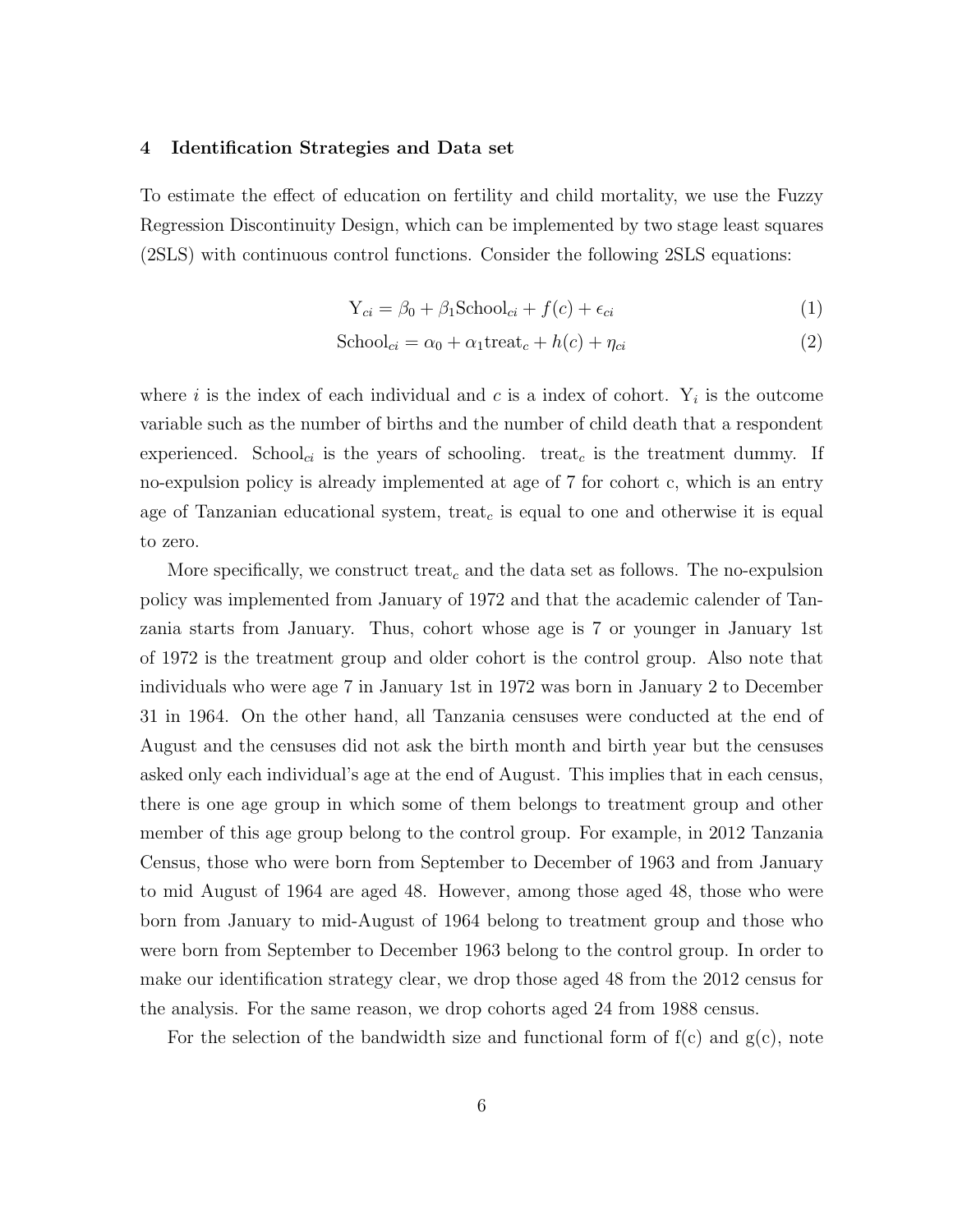that in our data set, age is only measured by years since Tanzania census did not collect the information on birth month. This implies that running variable is discrete and we do not have so much data point near the threshold. This prevents us to use local linear regression discontinuity. Instead, we use wider window size and 3rd or 4th order polynomial to control the time trend. This global approach is quite standard in the regression discontinuity design literature and is used by researchers who examines the effect of years of schooling using a change of compulsory schooling (Oreopoulos, 2006; Devereux and Hart,  $2010$ ).<sup>2</sup> We use 30 years for the window size and use cubic function for f and g. We also conduct robustness check for by applying quantic function. Because the running variable is discrete, we apply the clustering robust standard error assuming that error term who has the same age are correlated. As we mentioned above, we drop individuals whose age is equal to 48.

 $f(c)$  and  $h(c)$  in equation (1) and (2) are continuous function of c. For the shape of  $f(c)$  and  $h(c)$ , we use cubic functions fully interacted with treatment dummy for the census data in 2012. When we use the census data set in 1988, the threshold year is age 24. This implies that the treatment group might include those aged from 14-16. The year of schooling continuously increases as age progresses (Figure 2(b)). To capture this effect, we use quintic function for  $f(c)$  and  $h(c)$ .

Regarding the data set, we use the IPUMS ten percent 2012 census of Tanzania. To analyze how the education affect fertility behaviors of young individual females, we also use 10 percent IPUMS sample of 1988 census of Tanzania where the threshold age is 24. Regarding other census data set, we do not use the Census data 2002 for our analysis since there is 370 thousands refugees from the neighbouring countries during the period 1989-2002. The census bureau of Tanzania itself admits that population estimate in 2002 census is biased due to the inflow of refugees from neighboring countries (National Bureau of Statistics Ministry of Planning, Economy and Empowerment Volume X, 2006).<sup>3</sup>

<sup>2</sup>For example, Oreopoulos (2006); Devereux and Hart (2010) analyze the effect of a change of compulsory schooling law in the UK when the running variable is year. They use 30 years as window size and apply quantic function to control the time trend.

<sup>&</sup>lt;sup>3</sup>When we compare age-education distribution of 2002 census with 1988 and 2012 census, we also confirmed that age-education distribution in 2002 census is different from 2012 and 1988 census.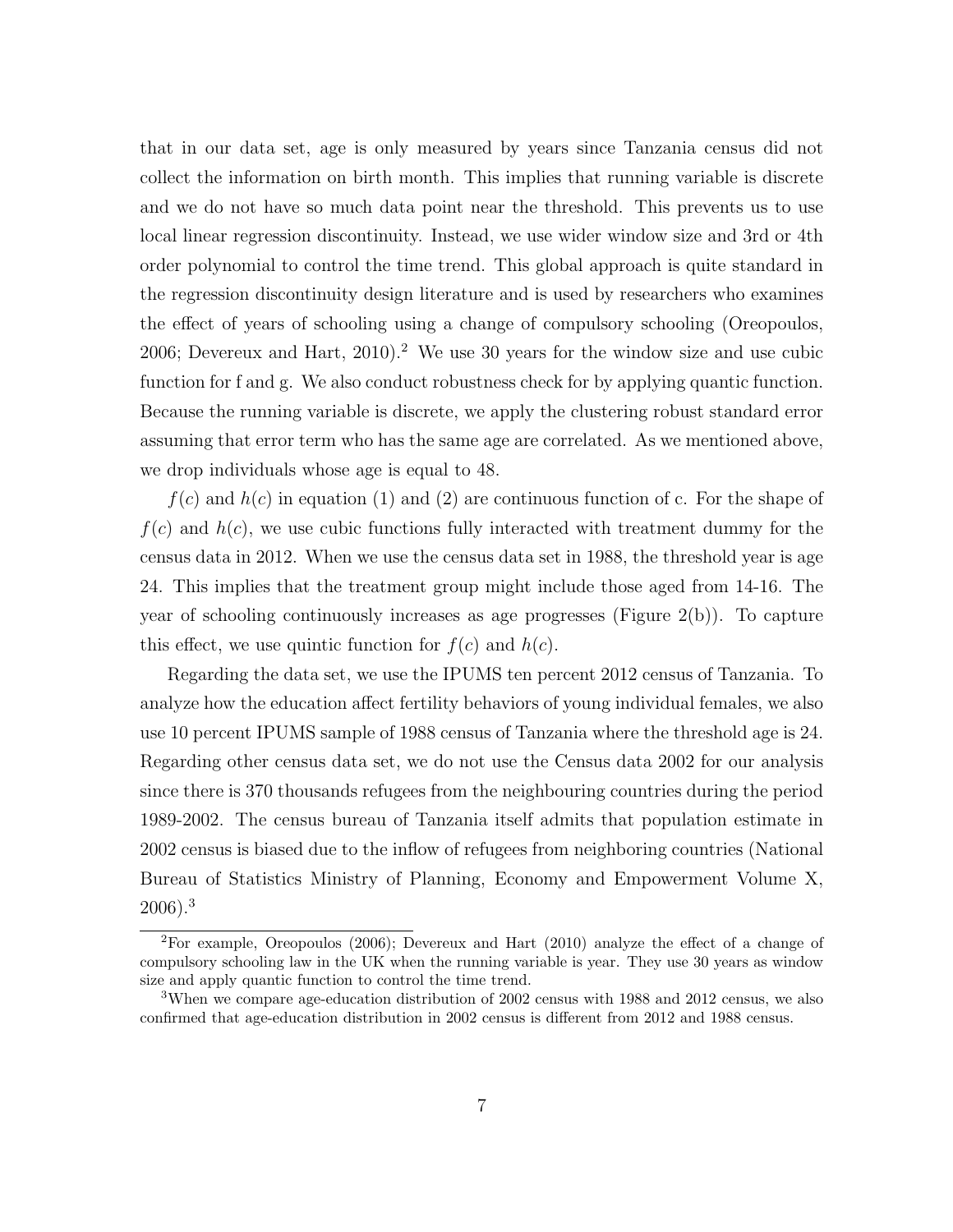#### 5 Results

#### 5.1 Results based on 2012 Census Data Set

#### Summary Statistics

Table 1 shows the summary statistics of the data set that we use in our analysis. The Panel A is the summary statistics of the main variable in our control group where the age of female individuals are greater than or equal to 49 and less than or equal to 53. The range of the age of treatment group is from 42 to 47. In the control group, the average years of schooling is about 3.5 years and literacy rate is about 50 percent point. Those female individuals in the control group have about 6 births in their lives and the average number of surviving children is 5.9. 94 percent point women in this group has an experience of having at leat one birth and 35 percent point of those women have an experience of having 8 births in their lives.

For calculating mortality variable, we restrict the sample to female individuals who experienced at least one birth.

#### The Effect on Intensive and Extensive Margin of Births

Table 2 shows the first stage regression result of our 2SLS estimation which implement Fuzzy regression discontinuity design. Our instrumental variable is the dummy variable indicating the age of the respondent is lower than or equal to 47. In the first and second column, we include the cubic function interacted with treatment. In the third and fourth column, we include quadratic functions interacted with treatment dummy. In column 2 and column 4, we include the birthplace dummy and current residence dummy as additional control variables. In all cases, the Kleibergen-Papp statistics, the robust version of the first F-statistics, is great than 10, which shows that our instrumental variable is quite strong. Table 2 shows that at the threshold, individuals who are in the treatment group have about 2 years longer schooling that the individuals at the threshold in the control group. This is consistent with graph shown in Figure 1(b).

Table 3 shows the results of the second stage estimation results on birth outcomes. Panel A and Panel B show the estimated coefficient of the second stage regression when the dependent variable of the second stage is the number of births and the dummy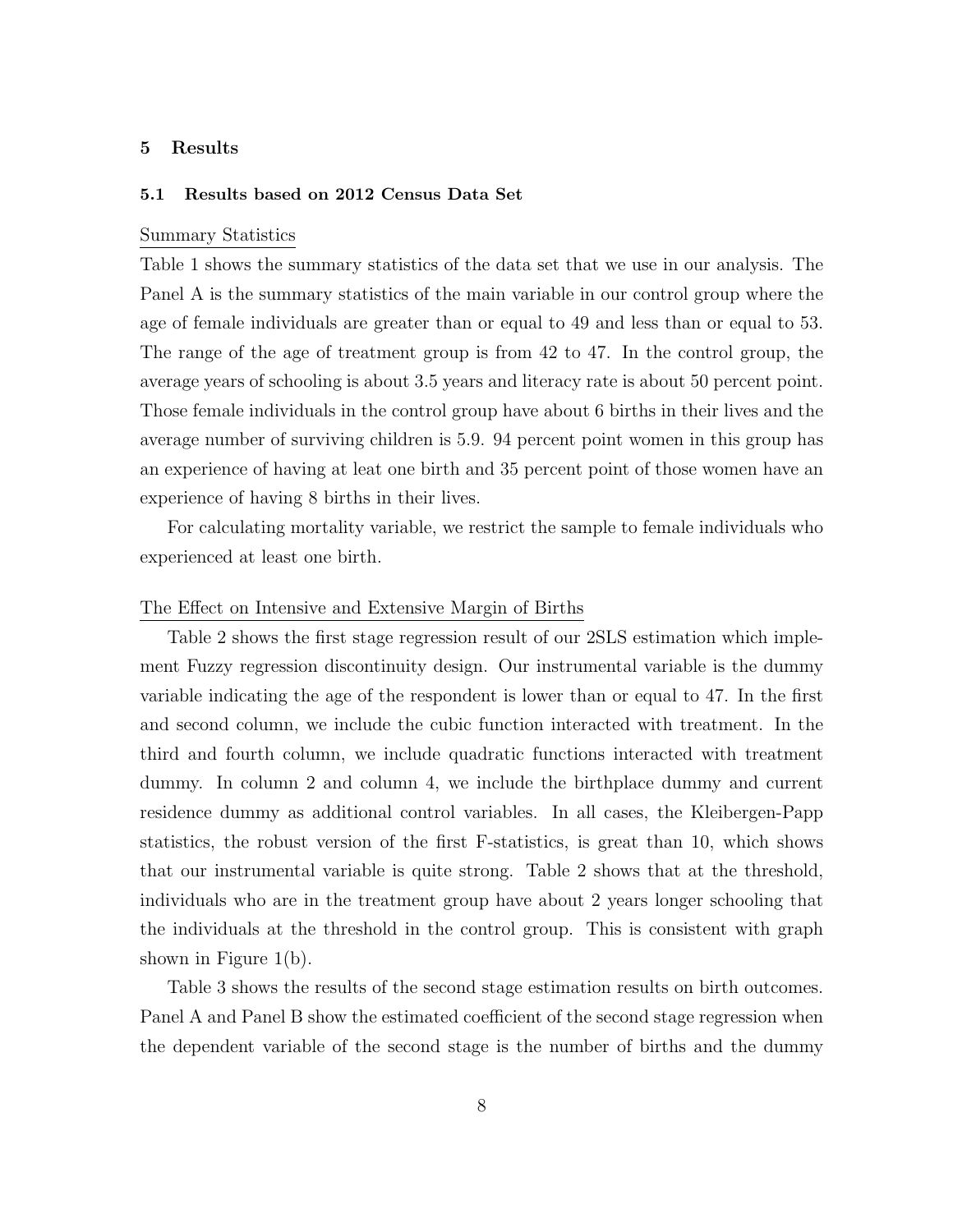|                                       | Control |        |        | Treatment |        | All     |  |
|---------------------------------------|---------|--------|--------|-----------|--------|---------|--|
| Variables                             | mean    | sd     | mean   | sd        | mean   | sd      |  |
| A. Years of Schooling and Fertility   |         |        |        |           |        |         |  |
| Years of Schooling                    | 3.046   | 3.620  | 5.509  | 3.547     | 4.662  | 3.759   |  |
| Dummy: Literatre                      | 0.474   | 0.499  | 0.744  | 0.437     | 0.651  | 0.477   |  |
| Number of births                      | 6.192   | 3.477  | 5.153  | 2.878     | 5.510  | 3.136   |  |
| Number of surviving children          | 4.852   | 2.921  | 4.464  | 2.527     | 4.597  | 2.675   |  |
| Dummy: At least 1 birth               | 0.942   | 0.234  | 0.961  | 0.194     | 0.954  | 0.209   |  |
| Dummy: At least 5 births              | 0.671   | 0.470  | 0.557  | 0.497     | 0.596  | 0.491   |  |
| Dummy: At least 8 births              | 0.363   | 0.481  | 0.202  | 0.402     | 0.258  | 0.437   |  |
| Dummy: At least 10 births             | 0.182   | 0.386  | 0.0777 | 0.268     | 0.114  | 0.317   |  |
| N                                     | 77,294  |        |        | 147,510   |        | 224,804 |  |
| <b>B. Mortality Related Variables</b> |         |        |        |           |        |         |  |
| Number of child death                 | 1.357   | 1.545  | 0.705  | 1.109     | 0.926  | 1.310   |  |
| Child Mortality Rate                  | 0.193   | 0.223  | 0.117  | 0.187     | 0.143  | 0.203   |  |
| Dummy: At least one child death       | 0.579   | 0.494  | 0.389  | 0.488     | 0.454  | 0.498   |  |
| Dummy: At least 5 child death         | 0.0665  | 0.249  | 0.0148 | 0.121     | 0.0324 | 0.177   |  |
| N                                     |         | 72,787 |        | 141,728   |        | 214,515 |  |

Table 1. Summary Statistics

Notes: Sample is female individuals in 2012 PHCT. Individuals aged from 33 to 47 are treatment group and those individuals who were subject to no-expulsion policy. Individuals aged from 49 to 63 are control group and those individuals are not subject to no-expulsion policy. Individuals aged 48 is dropped due to ambiguity of classification between treatment group and control group. In Panel B, the sample is restricted to female individuals who experienced at least one birth among the sample used in Panel A.

variable indicating that the individual has at least one birth, respectively. Panel A shows that in all specification, additional year of schooling decrease the number of births. It shows that one year increase of schooling decrease the number of births about by 0.1 frequency. The estimated coefficient is significant at 5 percent. Since the average of the number of birth is about 5, the effect is relatively small.

Panel B shows that in all specification having additional year of schooling increase the probability of having at least one birth in all specification It shows that one additional year of schooling reduce the probability of having at least one birth by about 1.5 percentage point and it is statistically significant at 1 percent.

Figure 3(a) displays the average of number of births over each age group in 2012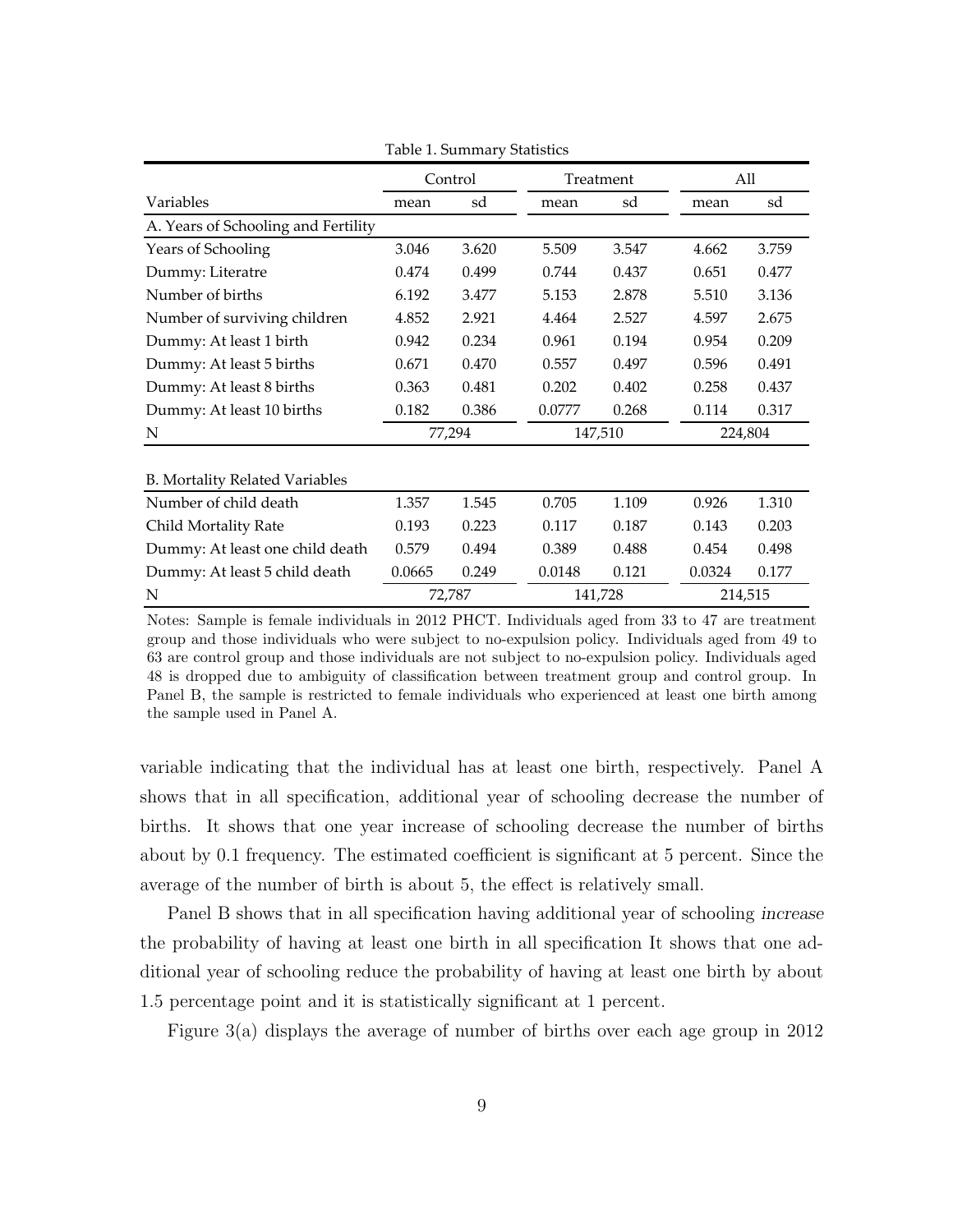| Dependent Variable              | Years of Schooling |          |            |                   |  |  |
|---------------------------------|--------------------|----------|------------|-------------------|--|--|
| <b>Explanatory Variables</b>    | (1)                | (2)      | (3)        | $\left( 4\right)$ |  |  |
| Dummy(Age<48)                   | 1.944***           | 1.908*** | $2.141***$ | 2.188***          |  |  |
|                                 | (0.411)            | (0.354)  | (0.560)    | (0.487)           |  |  |
| Bandwidth                       | 15                 | 15       | 15         | 15                |  |  |
| Order of Polynominal            | $\overline{2}$     | 2        | 3          | 3                 |  |  |
| Current Residene and Birthplace | N <sub>0</sub>     | Yes      | No         | Yes               |  |  |
| Kleibergen-Paap Rank Wald       | 22.38              | 28.99    | 14.63      | 20.15             |  |  |
| R-squared                       | 0.105              | 0.174    | 0.106      | 0.174             |  |  |
| N                               | 224,804            | 224.804  | 224.804    | 224.804           |  |  |

Table 2. The Effect of Years of Schooling on Fertlity (2SLS)

First Stage Regression Results

Notes: Sample is female individuals in 2012 PHCT. Bandwidth k means that all female individuals aged [48-k,48+k] are used for the analysis.

| $\ldots$ $\ldots$ $\ldots$ $\ldots$ |                                           |                |            |             |  |  |
|-------------------------------------|-------------------------------------------|----------------|------------|-------------|--|--|
|                                     | Dependent Variable                        |                |            |             |  |  |
|                                     | (1)                                       | (2)            | (3)        | (4)         |  |  |
| Panel A.                            | Number of Births                          |                |            |             |  |  |
| Years of Schooling                  | $-0.160***$                               | $-0.128***$    | $-0.113**$ | $-0.0828**$ |  |  |
|                                     | (0.0291)                                  | (0.0262)       | (0.0494)   | (0.0416)    |  |  |
| N                                   | 224,804                                   | 224,804        | 224,804    | 224,804     |  |  |
| Panel B.                            | Dummy(at least having 1 births)           |                |            |             |  |  |
| Years of Schooling                  | $0.0103***$<br>$0.0107***$<br>$0.0167***$ |                |            | $0.0154***$ |  |  |
|                                     | (0.00362)                                 | (0.00251)      | (0.00512)  | (0.00345)   |  |  |
| N                                   | 224,804                                   | 224,804        | 224,804    | 224,804     |  |  |
| Specifications                      |                                           |                |            |             |  |  |
| Bandwith                            | 15                                        | 15             | 15         | 15          |  |  |
| Order of Polynominal                | $\mathfrak{D}$                            | $\mathfrak{D}$ | 3          | 3           |  |  |
| Current Residene and Birthplace     | No                                        | Yes            | No         | Yes         |  |  |

Table 3. The Effect of Years of Schooling on Number of Births and Extensive Margin: Second Stage Estimates in 2SLS

Notes: The table displays the estimated coefficients of years of schooling and their standard errors in the second stage of 2SLS estimation when different dependent variables are used. Clustering robust standard errors are in parentheses. The sample is female individuals in 2012 PHCT whose age is between [48-k,48+k] except 48 where k is the bandwidth. For all specifications, N=224,804.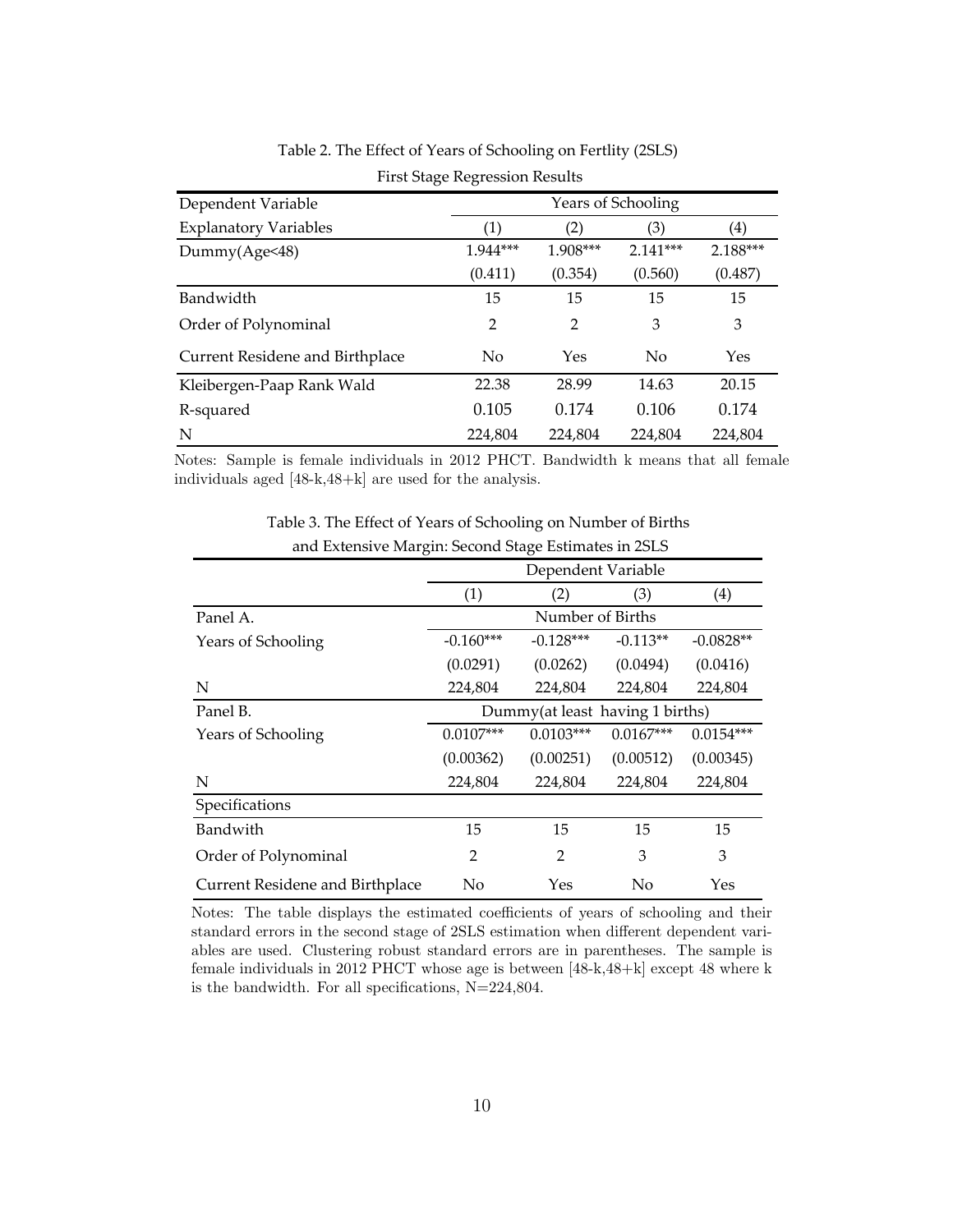census. It demonstrates that the number of birth decreases slightly at the threshold in the treatment cohort compared with the control cohort. Figure 3(b) displays the probability of having at least one birth over each age group. Figure 3 (b) shows that, contrary to Figure 3(a), the probability of having at least one birth increases at the threshold in the treatment cohort. Thus, Figure  $3(a)$  and Figure  $3(b)$  also show contradictory effects of education on fertility outcomes, which is shown in Table 3.

Figure 3: Number of Births and Probability of Having at least One Birth over Age





(b) Probability of having at least 1 birth

Notes: Sample is female individuals of 2012 PHCT. Age shows the age in August 2012. Individuals aged 48 are dropped because this age group cannot be classified uniquely as treatment or control group. The vertical red line is drawn at age=48.

To examine the contradictory effect of years of schooling on the intensive margin and extensive margin of birth outcome, we look at probabilities of having different number of births in Table 4 and Table 5. Panel A, Panel B and Panel C of Table 4 shows the effect of years of schooling on probability of having at least two births, three births and four births in 2SLS estimation. Each Panel show the estimated coefficient of years of schooling and its standard error in 2SLS.

Panel A of Table 4 shows that additional year of schooling increases the probability of having at least two birth by about 1.7 percentage point and statistically significant at one percent in all specification. Panel B that the effect of years of schooling on probability of having at least 2 birth is not robust and it is statistically significant only in column (4). Panel C shows that the effect of years of schooling have at least four births become negative in some cases and the estimated coefficients become unstable.

Table 5 displays the effect of years of schooling on large number of births such as at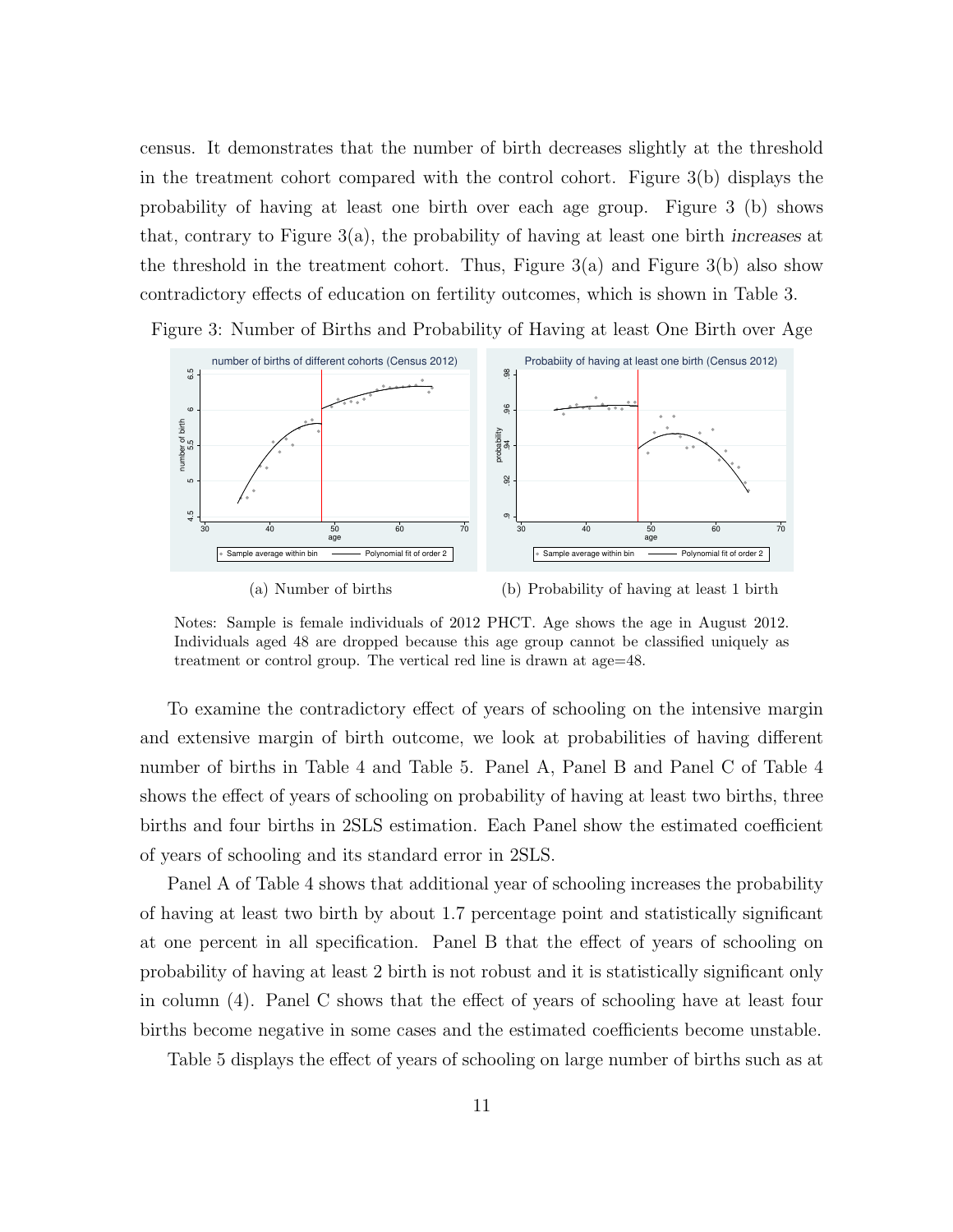| $\alpha$ correcting $\alpha$ and $\alpha$ and $\alpha$ and $\alpha$ and $\alpha$ and $\alpha$ and $\alpha$ and $\alpha$ and $\alpha$ and $\alpha$ and $\alpha$ and $\alpha$ and $\alpha$ and $\alpha$ and $\alpha$ and $\alpha$ and $\alpha$ and $\alpha$ and $\alpha$ and $\alpha$ and $\alpha$ and $\alpha$ and $\alpha$ an |                                  |                                  |            |             |  |  |
|-------------------------------------------------------------------------------------------------------------------------------------------------------------------------------------------------------------------------------------------------------------------------------------------------------------------------------|----------------------------------|----------------------------------|------------|-------------|--|--|
|                                                                                                                                                                                                                                                                                                                               | Dependent Variable               |                                  |            |             |  |  |
|                                                                                                                                                                                                                                                                                                                               | (1)                              | (2)                              | (3)        | (4)         |  |  |
| Panel A.                                                                                                                                                                                                                                                                                                                      | Dummy (having at least 2 births) |                                  |            |             |  |  |
| Years of schooling                                                                                                                                                                                                                                                                                                            | $0.00910**$                      | $0.00871***$                     | $0.0186**$ | $0.0171***$ |  |  |
|                                                                                                                                                                                                                                                                                                                               | (0.00401)                        | (0.00261)                        | (0.00747)  | (0.00518)   |  |  |
| Panel B.                                                                                                                                                                                                                                                                                                                      | Dummy (having at least 3 births) |                                  |            |             |  |  |
| Years of schooling                                                                                                                                                                                                                                                                                                            | 0.00233                          | 0.00184                          | 0.0169     | $0.0148**$  |  |  |
|                                                                                                                                                                                                                                                                                                                               | (0.00492)                        | (0.00342)                        | (0.0104)   | (0.00732)   |  |  |
| Panel C.                                                                                                                                                                                                                                                                                                                      |                                  | Dummy (having at least 4 births) |            |             |  |  |
| Years of schooling                                                                                                                                                                                                                                                                                                            | $-0.0102**$                      | $-0.00934*$                      | 0.0122     | $0.0116*$   |  |  |
|                                                                                                                                                                                                                                                                                                                               | (0.00485)                        | (0.00529)                        | (0.00904)  | (0.00610)   |  |  |
| Specifications                                                                                                                                                                                                                                                                                                                |                                  |                                  |            |             |  |  |
| Bandwith                                                                                                                                                                                                                                                                                                                      | 15                               | 15                               | 15         | 15          |  |  |
| Order of Polynominal                                                                                                                                                                                                                                                                                                          | 2                                | $\overline{2}$                   | 3          | 3           |  |  |
| Current Residene and Birthplace                                                                                                                                                                                                                                                                                               | No                               | Yes                              | No         | Yes         |  |  |

Table 4. Effect of Years of Schooling on Probability of Having at least Few Births : Second Stage Estimates of 2SLS

Notes: The table displays the estimated coefficients of years of schooling and their standard errors in the second stage of 2SLS estimation when different dependent variables are used. Clustering robust standard errors are in parentheses. The sample is female individuals in 2012 PHCT whose age is between [48-k,48+k] except 48 where k is the bandwidth. For all specifications, N=224,804.

least having 8 births in 2SLS estimation. Note that as seen summary statistics, in our sample, 26 percent of our sample have at least 8 births. Thus, having a large number of births for this sample is not uncommon. Panel A of Table 5 displays the estimated coefficients of years of schooling in 2SLS estimation when the dependent variable is a dummy variable indicating a respondent has at least 8 births. Panel A shows that increasing one year of schooling decreases the probability of having at least eight births by about 3 percentage point and the estimated coefficients are statistically significant at one percent in all specifications. Panel B and Panel C of Table 5 display the estimated coefficients of years of schooling when the dependent variable is a dummy variable indicating whether a responding has nine birth or ten births, respectively. Panel B and Panel C shows that one additional year of schooling will decrease the probability of having at least nine births and ten births by 2.7 percentage point and 2.2 percentage point, respectively. In all specification, the estimated coefficient are statistically signif-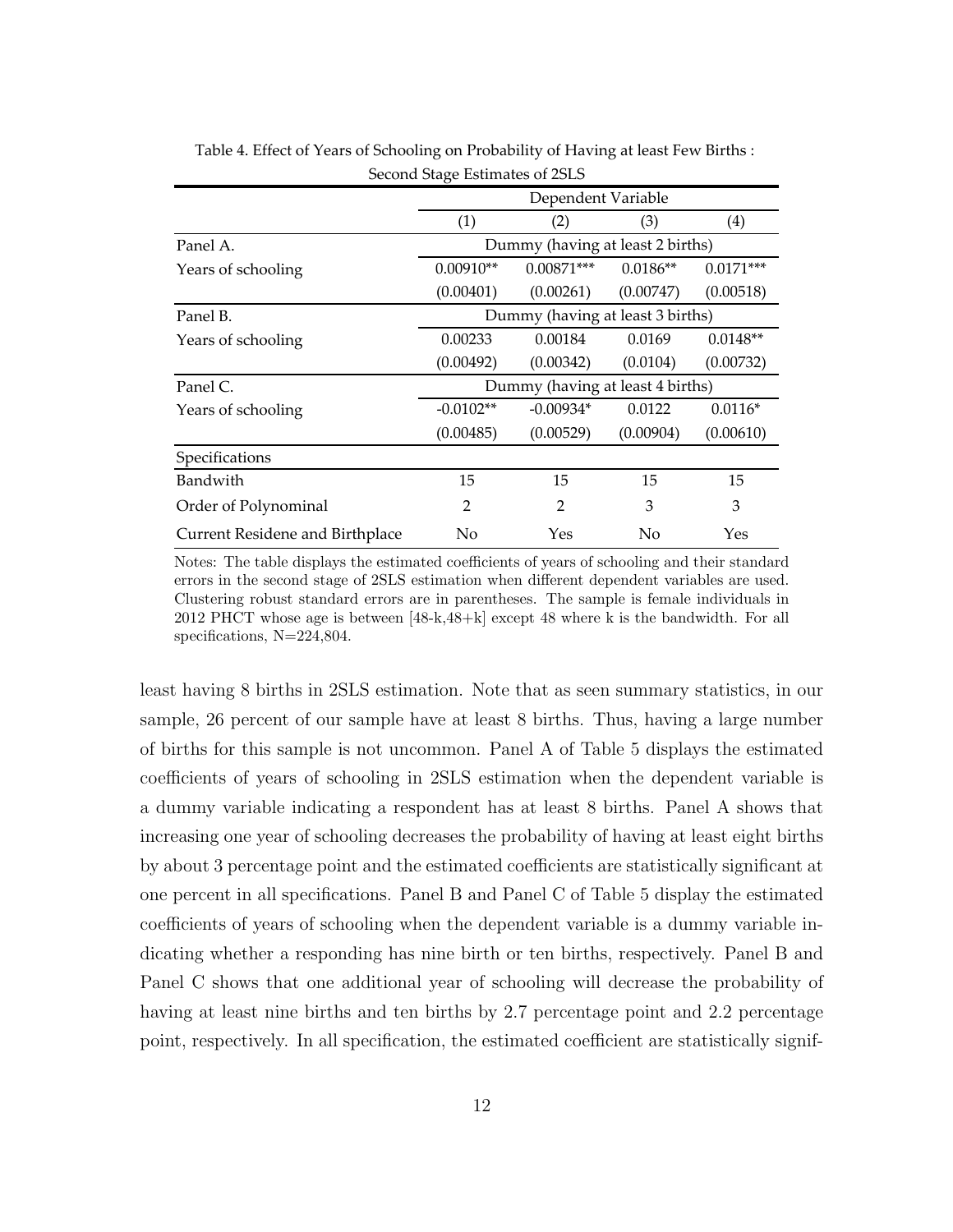| Travilly a Large Number of Diffuls . Second stage Estimates of 23L3 |                                   |                |              |              |  |  |
|---------------------------------------------------------------------|-----------------------------------|----------------|--------------|--------------|--|--|
|                                                                     | Dependent Variable                |                |              |              |  |  |
|                                                                     | (1)                               | (2)            | (3)          | (4)          |  |  |
| Panel A.                                                            | Dummy (having at least 8 births)  |                |              |              |  |  |
| Years of schooling                                                  | $-0.0295***$                      | $-0.0237***$   | $-0.0365***$ | $-0.0297***$ |  |  |
|                                                                     | (0.00527)                         | (0.00473)      | (0.00637)    | (0.00583)    |  |  |
| Panel B.                                                            | Dummy (having at least 9 births)  |                |              |              |  |  |
| Years of schooling                                                  | $-0.0216***$                      | $-0.0165***$   | $-0.0334***$ | $-0.0274***$ |  |  |
|                                                                     | (0.00554)                         | (0.00508)      | (0.00641)    | (0.00527)    |  |  |
| Panel C.                                                            | Dummy (having at least 10 births) |                |              |              |  |  |
| Years of schooling                                                  | $-0.0172***$                      | $-0.0135***$   | $-0.0272***$ | $-0.0227***$ |  |  |
|                                                                     | (0.00401)                         | (0.00361)      | (0.00460)    | (0.00344)    |  |  |
| Specifications                                                      |                                   |                |              |              |  |  |
| Bandwith                                                            | 15                                | 15             | 15           | 15           |  |  |
| Order of Polynominal Controls                                       | 2                                 | $\overline{2}$ | 3            | 3            |  |  |
| Current Residene and Birthplace                                     | No<br>Yes<br>No<br>Yes            |                |              |              |  |  |

Table 5. Effect of Years of Schooling on Probability of Having a Large Number of Birtths : Second Stage Estimates of 2SLS

Notes: The table displays the estimated coefficients of years of schooling and their standard errors in the second stage of 2SLS estimation when different dependent variables are used. Clustering robust standard errors are in parentheses. The sample is female individuals in 2012 PHCT whose age is between [48-k,48+k] except 48 where k is the bandwidth. For all specifications, N=224,804.

icant at one percent. Those results explain why we have conflicting results regarding the effect of years of schooling on the intensive margin and extensive margin. Those results demonstrates that additional years of schooling reduce the probability of having a large number of births such as 8 births but it increase the probability of having at least one and 2 births. Those skewed effect of years of schooling on birth outcomes results in conflicting results in intensive and extensive margin of the birth outcomes.

Figure 4 shows that graphical relationship of the probability of having different number of birth for each cohorts. Figure  $4(c)$  and Figure  $4(d)$  shows that a there is substantial discontinuous drop for younger cohort at the threshold regarding having at least 8 birth or 10 births, respectively.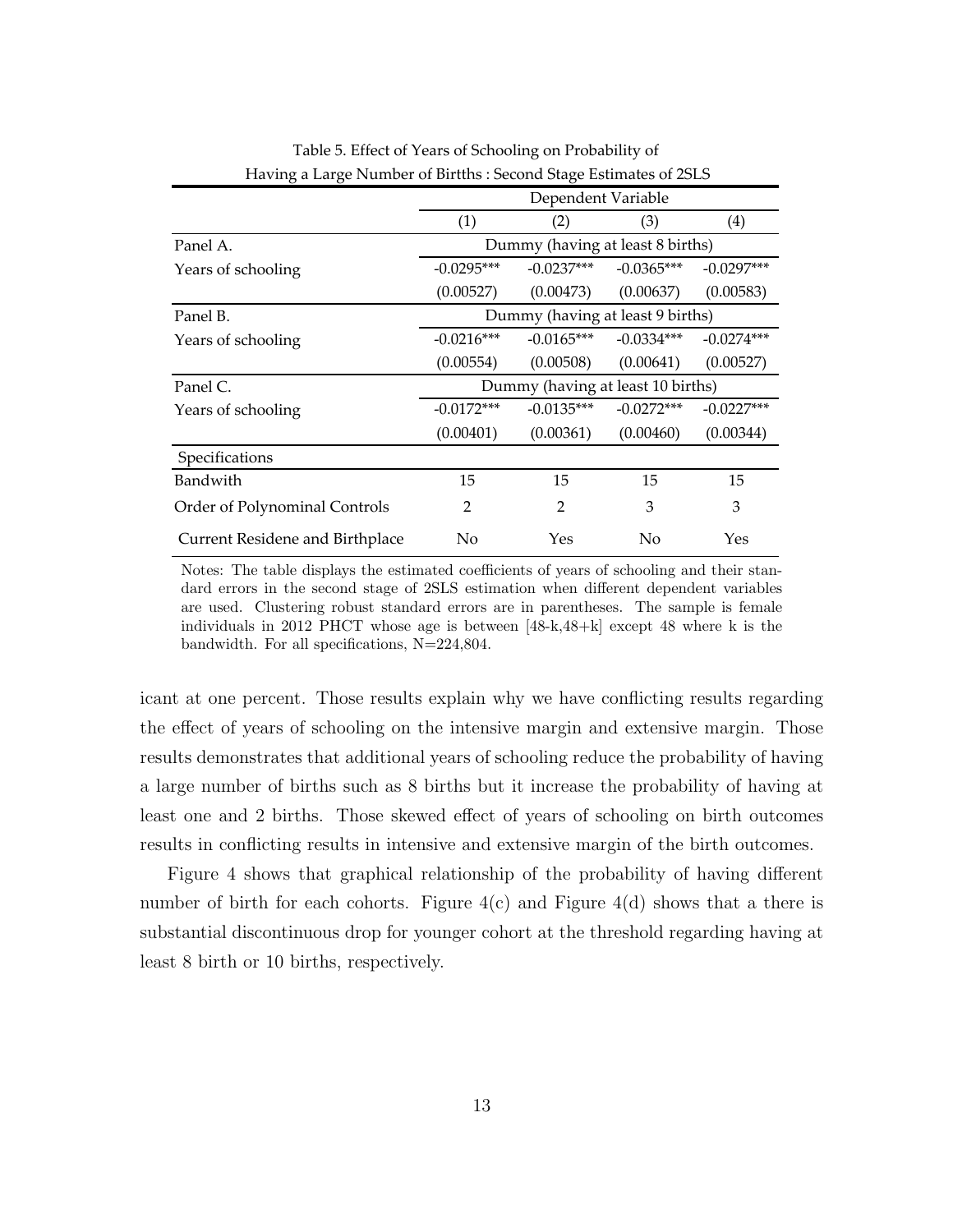

Figure 4: Probability of Having Multiple Births in 2012 census

Notes: Sample is female individuals of the Tanzania Population and Housing census 2012. Age show the age at August 1988. Individuals aged 48 are dropped because this age group cannot be classified as treatment or control group. The vertical red line is drawn at age=48.

#### The Effect on Child Mortality and Number of Surviving Children

In Table 3, we have shown that additional year of schooling will reduce the number of births. On the other hand, the number of surviving children, which eventually determine the population growth rate, is affected not only by the total number of births but also by child mortality. Table 6 examines the effect of years of schooling on several child mortality related variables. To estimate the child mortality, we restrict the sample to female individuals who experience at least one birth. Panel A of Table 6 examines the effect of years of schooling on the number of child death a respondent experienced. Panel A shows that one year increase of schooling reduces the number of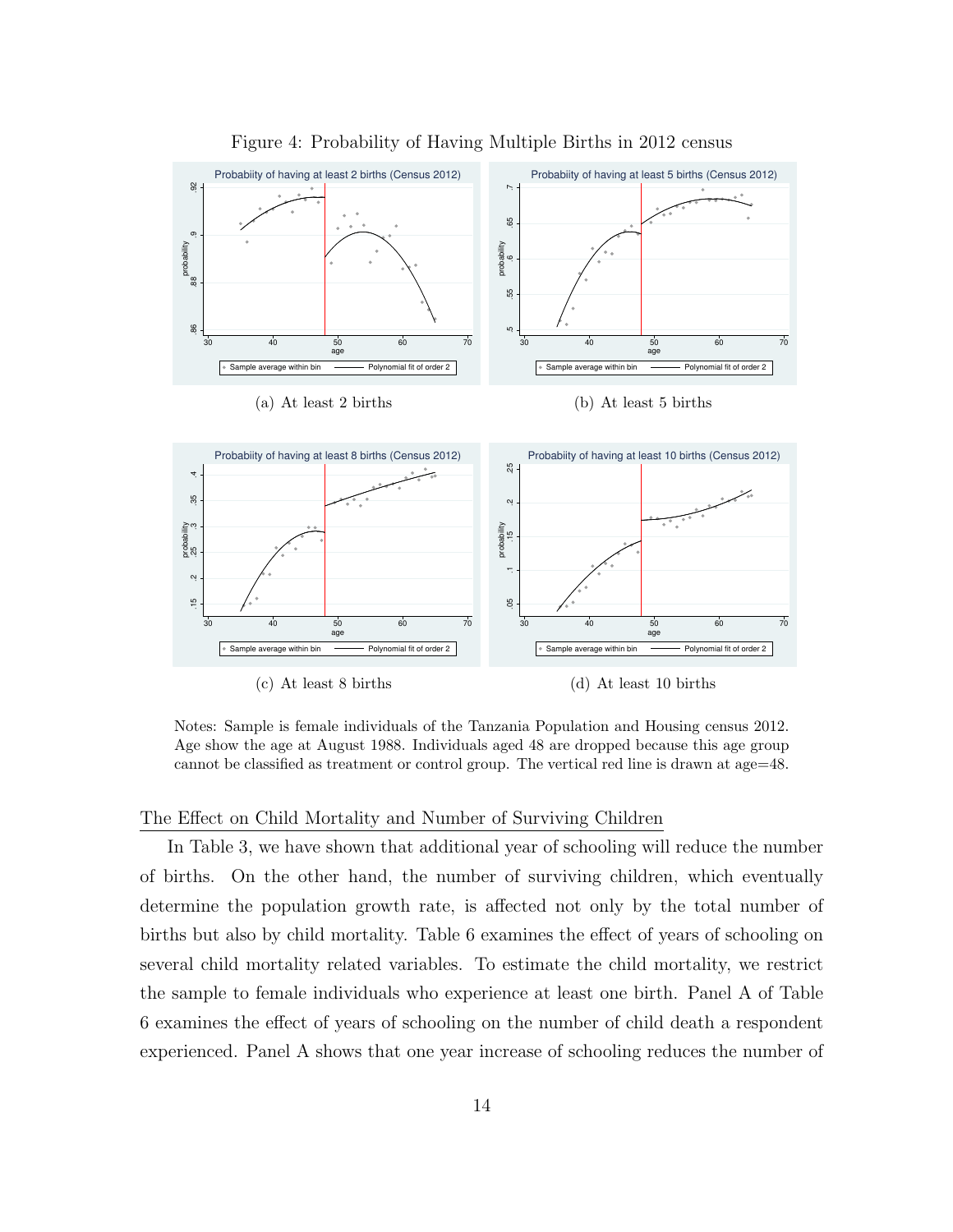child death about 0.18 frequency. The estimated coefficients are stable and they are significant at 1 percent in all specifications. Panel B of Table 6 examines the probability of having at least one child death. Panel B of Table 6 shows that one additional years of schooling reduces the probability of experiencing at least one child death by about 3.4 percentage point. Panel C, D, E and F of Table 6 display the effect of additional year of schooling on the probability of experiencing at least two, three, four or five children death, respectively. In our sample, five child death is the maximum number. In all specifications, the those panel show that one additional year of schooling reduce the probability of two, three, four or five children's death about 2-3 percentage points.

Figure 4 show the graphical relationship between child death of different cohort. Figure 4 shows that for a the number of child death, probability of experiencing at least one child death, experiencing two child death, four child death, there is a discontinuous jump at the threshold cohort.

Table 7 examines the effect of years of schooling on the number of surviving children and the probability of having at least certain number of surviving children (child). Panel A of Table 7 show that additional year of schooling on the number of surviving children is unstable. It is worth noticing that the coefficient is positive when we control the birthplace, current residence and apply cubic polynomial function to control the time trend. Thus, we do not find a compelling evidence that additional years of female education decrease the number of surviving children. Panel B show the effect of years of schooling on the probability of having at least one surviving child. As expected from the results of Table 5 and Table 6, the estimated coefficient is positive in all specification and it is statically significant. Panel B show that one additional year of schooling increase the probability of having at least one surviving child and two surviving children by 1.8 percentage point and 2.4 percentage points, respectively.

Panel D and Panel E show that effect of years of schooling on the probability of having a very large number of surviving children. Panel D shows that additional years of schooling will decrease the probability of having at least 8 surviving children by 1.8 percent point. Panel E shows that additional year of schooling does not affect the probability of having at least 10 surviving children.

Over all, Table 7 shows that we do not find a strong evidence that additional year of schooling reduces the number of surviving children in a compelling way. This is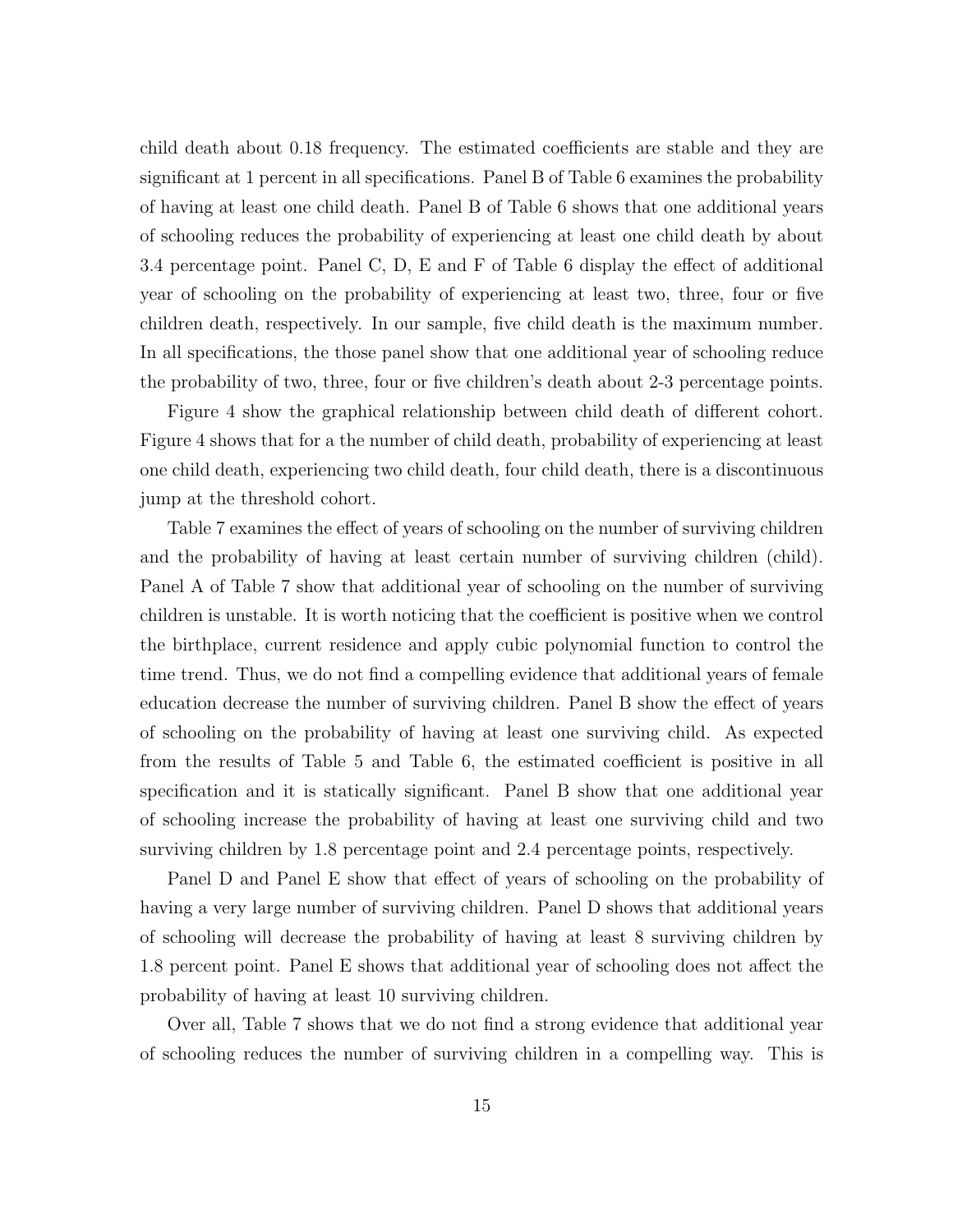|                                 | O                                     | Dependent Variable                      |              |              |  |  |  |
|---------------------------------|---------------------------------------|-----------------------------------------|--------------|--------------|--|--|--|
|                                 | (1)                                   | (2)                                     | (3)          | (4)          |  |  |  |
| Panel A.                        | Number of Child Death                 |                                         |              |              |  |  |  |
| Years of Schooling              | $-0.162***$                           | $-0.157***$                             | $-0.191***$  | $-0.179***$  |  |  |  |
|                                 | (0.0361)                              | (0.0304)                                | (0.0440)     | (0.0349)     |  |  |  |
| Panel B                         |                                       | Dummy (having at least one child death) |              |              |  |  |  |
| Years of Schooling              | $-0.0344***$                          | $-0.0326***$                            | $-0.0370***$ | $-0.0339***$ |  |  |  |
|                                 | (0.00915)                             | (0.00823)                               | (0.0103)     | (0.00867)    |  |  |  |
| Panel C                         | Dummy (having at least 2 child death) |                                         |              |              |  |  |  |
| Years of Schooling              | $-0.0448***$                          | $-0.0433***$                            | $-0.0528***$ | $-0.0493***$ |  |  |  |
|                                 | (0.00879)                             | (0.00729)                               | (0.0110)     | (0.00872)    |  |  |  |
| Panel D                         | Dummy (having at least 5 child death) |                                         |              |              |  |  |  |
| Years of Schooling              | $-0.0173***$                          | $-0.0172***$                            | $-0.0209***$ | $-0.0200***$ |  |  |  |
|                                 | (0.00418)                             | (0.00350)                               | (0.00520)    | (0.00405)    |  |  |  |
| Panel E                         |                                       | Child mortality                         |              |              |  |  |  |
| Years of Schooling              | $-0.0181***$                          | $-0.0177***$                            | $-0.0225***$ | $-0.0210***$ |  |  |  |
|                                 | (0.00519)                             | (0.00413)                               | (0.00619)    | (0.00463)    |  |  |  |
| F. Specifications               |                                       |                                         |              |              |  |  |  |
| Bandwith                        | 15                                    | 15                                      | 15           | 15           |  |  |  |
| Order of Polynominal Controls   | $\mathfrak{D}$                        | 2                                       | 3            | 3            |  |  |  |
| Current Residene and Birthplace | No                                    | Yes                                     | No           | Yes          |  |  |  |

Table 6. Effect of Years of Schooling on Number of Child Death and Child Mortality Second Stage Estimates of 2SLS

The above table displays the estimated coefficients of years of schooling and their standard errors. Clustering robust standard errors are in parentheses assuming that the error term are correlated within each age cell. The sample is female individuals in 2012 PHCT who experienced at least one birth and whose age is within [48-k,48+k] except age being 48 where k is the bandwidth. In all cases,  $N=214,515$ 

due to several factors. First additional year of schooling will increase the probability of having at least one child but decrease a large number of birth. Second, additional years of schooling reduces the child mortality.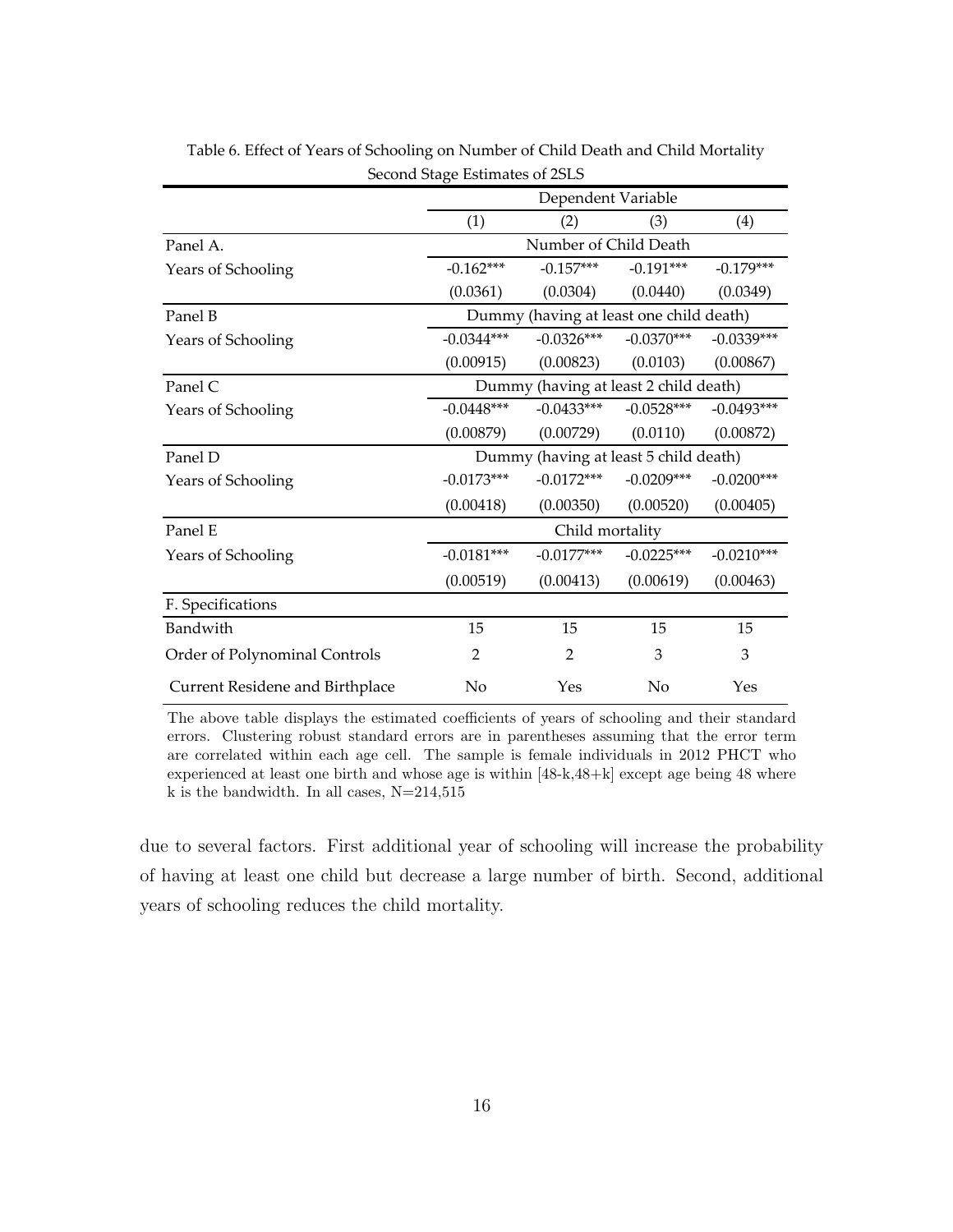

Figure 5: Number of Experienced Child Death and Other Probabilities (2012 census)

(a) Number of experienced child death

(b) Probability of experiencing at least one child death



(c) probability of experiencing at least 4 child death

(d) child mortality rate

Notes: The sample is female individuals of 2012 PHCT. Age shows the age at August 2012. Female individuals aged 48 are dropped because this age group cannot be classified uniquely as treatment or control group. The vertical red line is drawn at age=48.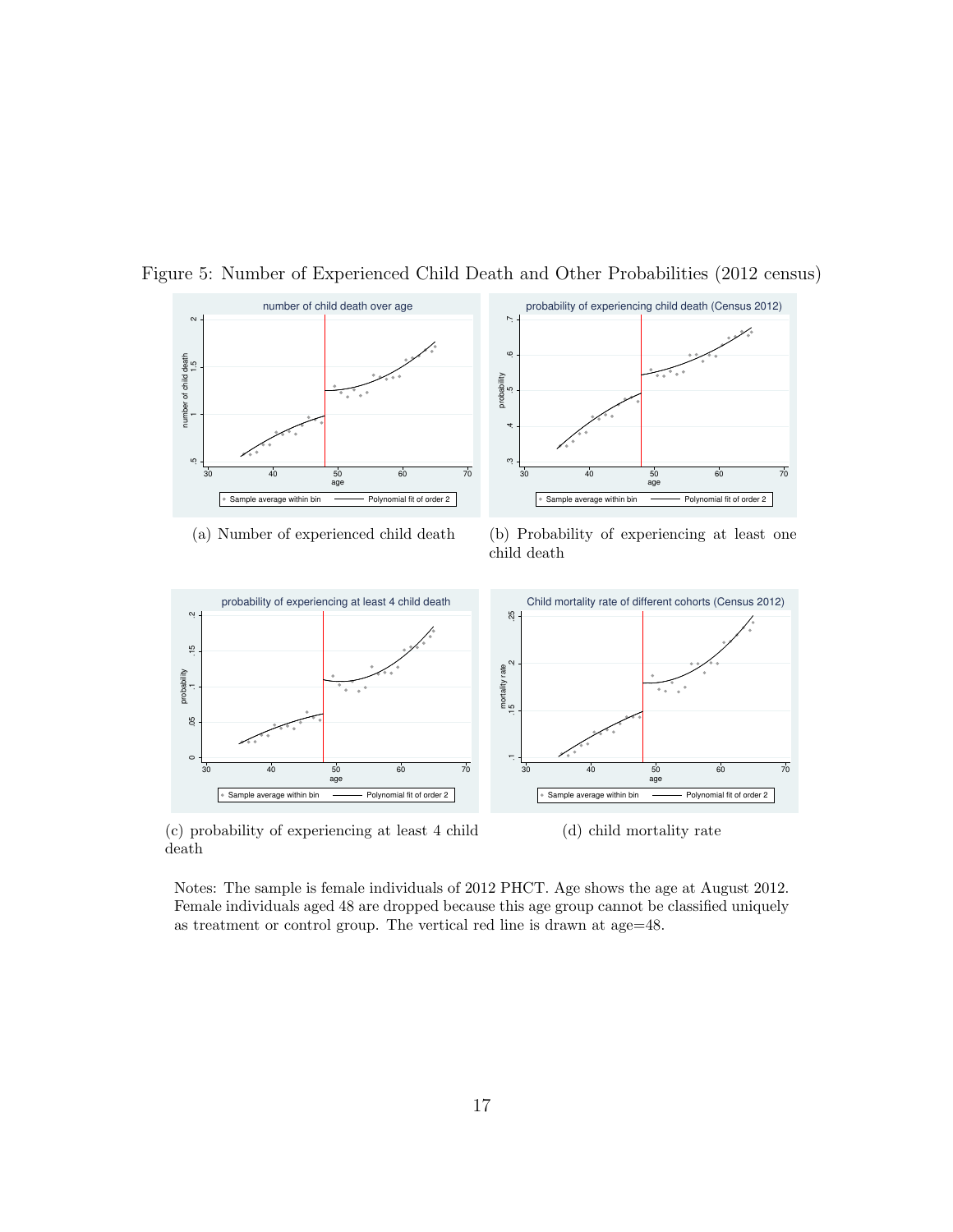|                                        | Dependent Variable |                                              |                                               |              |  |  |  |
|----------------------------------------|--------------------|----------------------------------------------|-----------------------------------------------|--------------|--|--|--|
|                                        | (1)                | (2)                                          | (3)                                           | (4)          |  |  |  |
| Panel A.                               |                    | Number of Surving Children                   |                                               |              |  |  |  |
| Years of Schooling                     | $-0.00693$         | 0.0217                                       | 0.0704                                        | $0.0902*$    |  |  |  |
|                                        | (0.0395)           | (0.0253)                                     | (0.0663)                                      | (0.0473)     |  |  |  |
| Panel B.                               |                    |                                              | Dummy (having at least one surviving child)   |              |  |  |  |
| Years of Schooling                     | $0.0125**$         | $0.0118***$                                  | $0.0196***$                                   | $0.0178***$  |  |  |  |
|                                        | (0.00497)          | (0.00344)                                    | (0.00675)                                     | (0.00462)    |  |  |  |
| Panel C.                               |                    | Dummy (having at least 2 surviving children) |                                               |              |  |  |  |
| Years of Schooling                     | $0.0136**$         | $0.0128***$                                  | $0.0265***$                                   | $0.0239***$  |  |  |  |
|                                        | (0.00594)          | (0.00364)                                    | (0.00981)                                     | (0.00651)    |  |  |  |
| Panel D.                               |                    |                                              | Dummy (having at least 8 surving children)    |              |  |  |  |
| Years of Schooling                     | $-0.00853**$       | $-0.00333$                                   | $-0.0163***$                                  | $-0.0107***$ |  |  |  |
|                                        | (0.00381)          | (0.00357)                                    | (0.00365)                                     | (0.00313)    |  |  |  |
| Panel E.                               |                    |                                              | Dummy (having at least 10 surviving children) |              |  |  |  |
| Years of Schooling                     | $-0.00229*$        | 7.62e-05                                     | $-0.00492***$                                 | $-0.00227$   |  |  |  |
|                                        | (0.00135)          | (0.00132)                                    | (0.00168)                                     | (0.00147)    |  |  |  |
| F. Specifications                      |                    |                                              |                                               |              |  |  |  |
| Bandwith                               | 15                 | 15                                           | 15                                            | 15           |  |  |  |
| Order of Polynominal                   | $\overline{2}$     | 2                                            | 3                                             | 3            |  |  |  |
| <b>Current Residene and Birthplace</b> | No                 | Yes                                          | No                                            | Yes          |  |  |  |

Table 7. Effect of Years of Schooling on Number of Surviving Children Second Stage Estimates of 2SLS

Notes: The table displays the estimated coefficients of years of schooling and their standard errors in the second stage of 2SLS estimation when different dependent variables are used. Clustering robust standard errors are in parentheses. The sample is female individuals in 2012 PHCT whose age is between [48-k,48+k] except 48 where k is the bandwidth. For all specifications, N=224,804.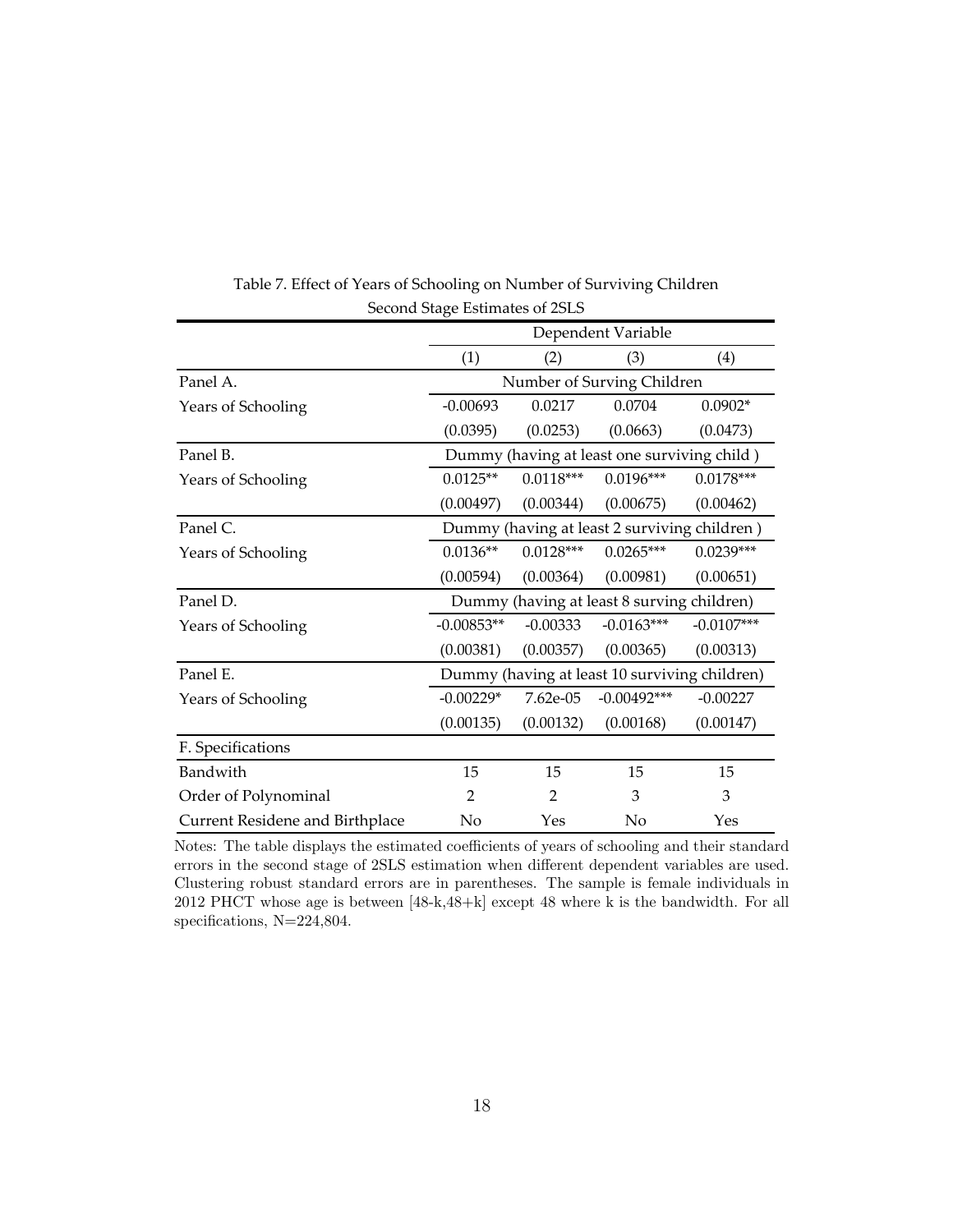

Figure 6: Number of Surviving Children over Age

Notes: Sample is female individuals of 2012 PHCT. Age shows the age at August 2012. Those aged 48 are dropped because this age group cannot be classified uniquely as the treatment or as the control group. The vertical red line is drawn at age=48.

#### 5.2 Analysis based on 1988 Census

In the previous sub-section, we have shown that additional years of schooling reduces the probability of having a large number of births and the number of child death and child mortality rate. One natural question is the generalizability of our result. Since the threshold age of our 2012 census data is 48, it is possible that our results are driven by the change of fertility behavior of women after the age of 35. For example, literature on health research shows that birth after 35 have risks such as low birth weight of new born babies (Jacobsson et al., 2004). It is possible that a woman who have longer years of schooling knows the risk of having birth after 35 and decide to birth before 35 and as a result, such women experience lower child mortality. If this is so, then it implies that the effect of longer years of schooling can be replaced with much cheaper intervention such as giving female individual knowledge on the risk of childbirth after 35.

To examine whether such a case occurred, we use the census data in 1988 in which the threshold age is 24. The following table shows our regression results. As Figure 2(b) shows, that the years of schooling increases with very steep slope between age 14 to age 18. To apply the regression discontinuity design, I restrict the sample from age 16 to 34 except age 24. As in the previous analysis that use the 2012 census, cohort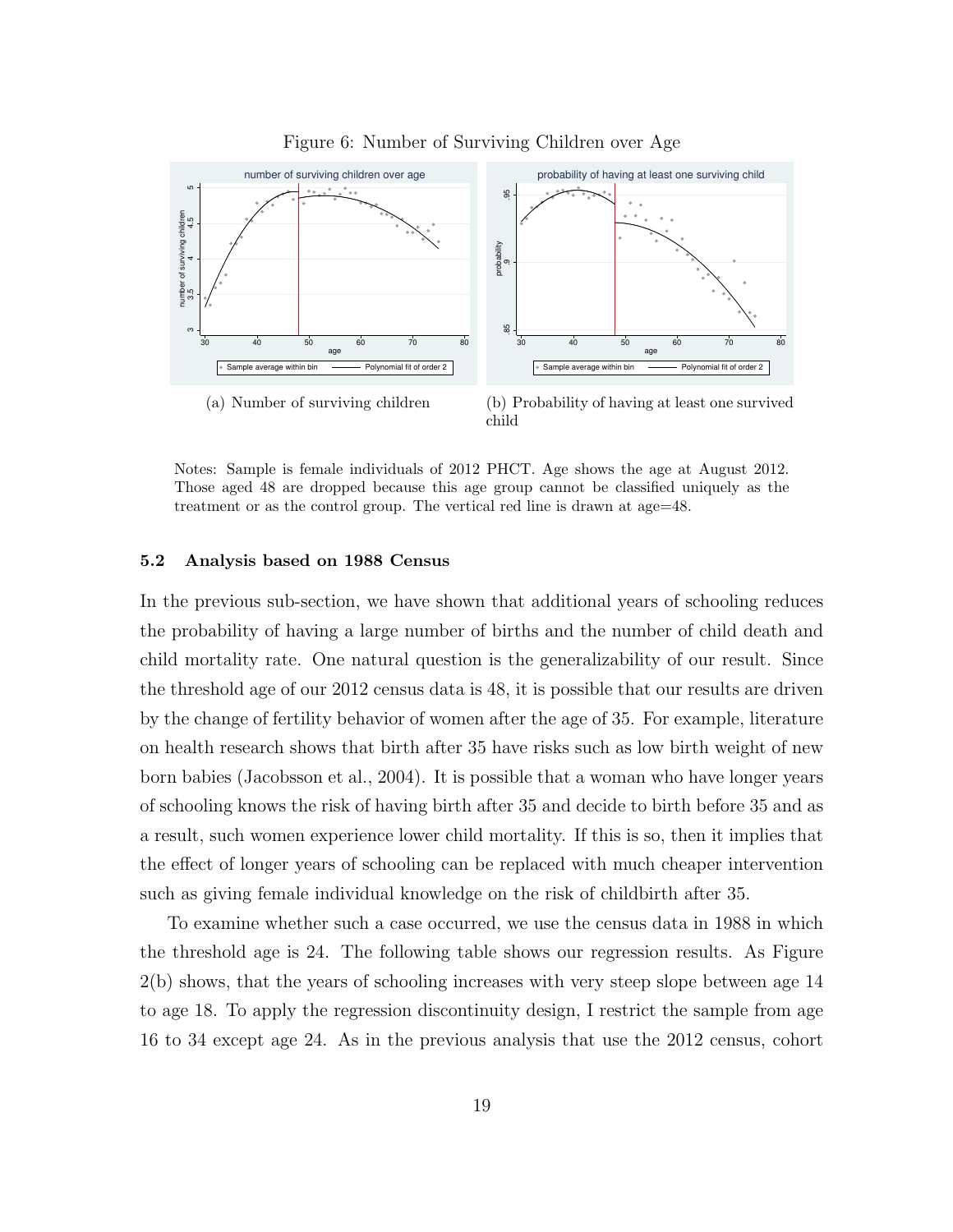whose age equal to 24 cannot be classified into one group. To make our identification clear, we drop the cohort whose age is equal to 24. Since the increase of years of schooling during age 16-23 is very steep, we use cubic or quintic function to control the time trend.

Table A1 is the summary statistics of the census data in 1988. Table 8 is the regression results. Panel A of Table 8 shows that additional year of schooling reduces the number of birth by about 0.4 units. This number is larger than the estimate that uses 2012 census data set. This is likely to the fact that the estimate that use 2013 cuneus measure the effect f years of schooling on completed fertility while the estimates that use the 2012 census estimate the effect of years of schooling on the number of birth during young periods. Panel B show the effect of years of schooling on the probability of having at least one birth. The estimates are unstable and depends on the order of control function and controlling covariates. This is perhaps due to the fact that education increases the extensive margin of fertility but reduces the number of births. Panel C, D, E show the effect of years of schooling on the probability of having at least two births, three births and four births. It shows that additional years of schooling reduces those probabilities. Panel E and F show the effect of years of schooling on the number of child death experienced and the child mortality. They show that additional years of schooling reduce the number of child death and child mortality by 0.18 frequency and 3 percentage points. Table 8 show that effect of years of schooling on the number of birth, the number of child death and child mortality is consistent with estimates obtain using 2012 census data sets.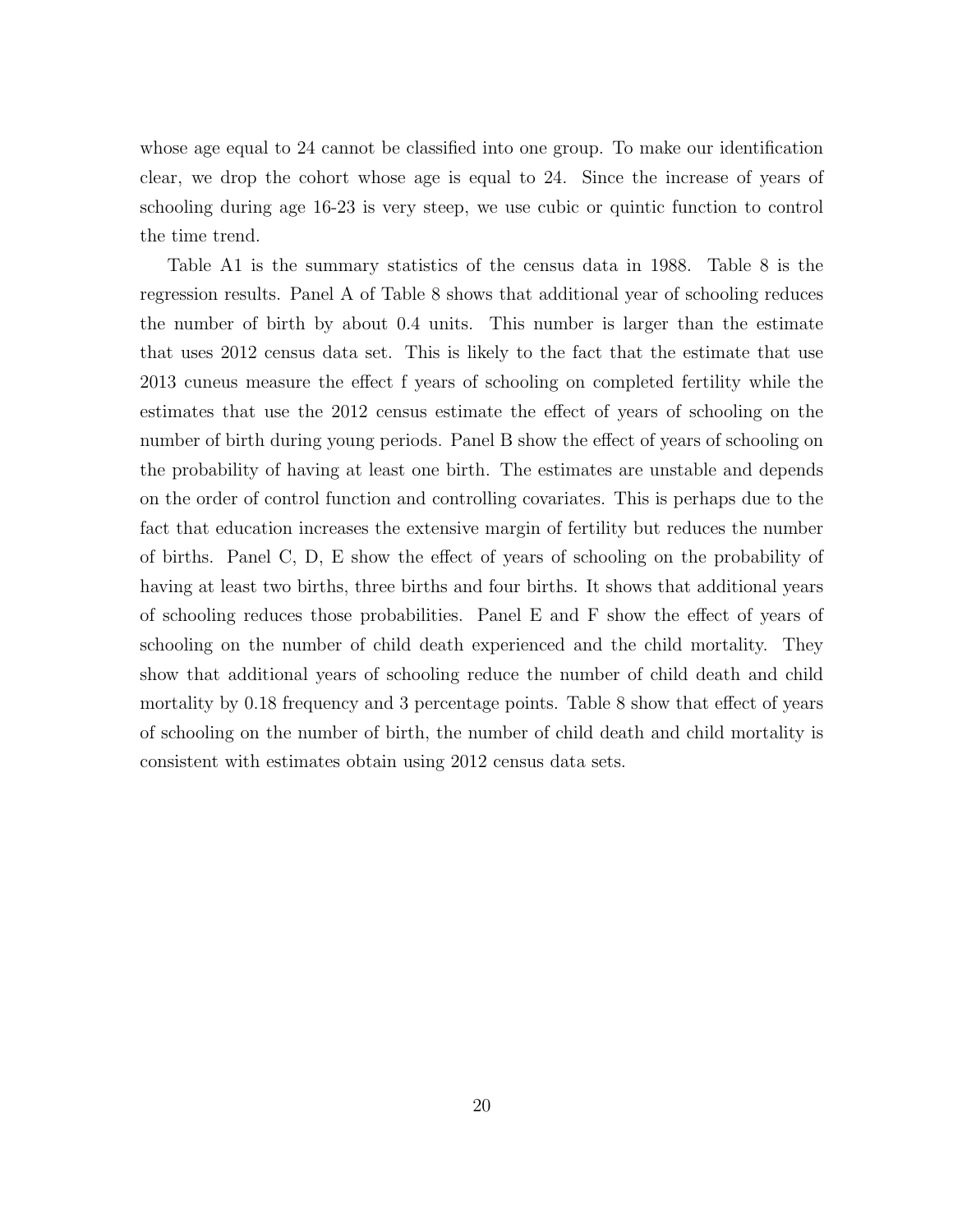|                                 |              | Dependent Variable               |                                   |                |  |  |  |  |
|---------------------------------|--------------|----------------------------------|-----------------------------------|----------------|--|--|--|--|
|                                 | (1)          | (2)                              | (3)                               | (4)            |  |  |  |  |
| Panel A.                        |              | Number of births                 |                                   |                |  |  |  |  |
| Years of Schooling              | $-0.416***$  | $-0.428***$                      | $-0.372***$                       | $-0.377***$    |  |  |  |  |
|                                 | (0.0504)     | (0.0512)                         | (0.0675)                          | (0.0647)       |  |  |  |  |
| ${\bf N}$                       | 161,279      | 161,279                          | 161,279                           | 161,279        |  |  |  |  |
| Panel B                         |              |                                  | Dummy (having at least one birth) |                |  |  |  |  |
| Years of Schooling              | $-0.0731***$ | $-0.0754***$                     | 0.0163                            | 0.0178         |  |  |  |  |
|                                 | (0.0178)     | (0.0189)                         | (0.0174)                          | (0.0174)       |  |  |  |  |
| $\mathbf N$                     | 161,279      | 161,279                          | 161,279                           | 161,279        |  |  |  |  |
| Panel C.                        |              |                                  | Dummy (having at least 2 births)  |                |  |  |  |  |
| Years of Schooling              | $-0.0520***$ | $-0.0529***$                     | $-0.0319**$                       | $-0.0313*$     |  |  |  |  |
|                                 | (0.0108)     | (0.0113)                         | (0.0161)                          | (0.0165)       |  |  |  |  |
| $\mathbf N$                     | 110,777      | 110,777                          | 110,777                           | 110,777        |  |  |  |  |
| Panel D.                        |              | Dummy (having at least 3 births) |                                   |                |  |  |  |  |
| Years of Schooling              | $-0.0500***$ | $-0.0512***$                     | $-0.0354***$                      | $-0.0358***$   |  |  |  |  |
|                                 | (0.00879)    | (0.00907)                        | (0.0129)                          | (0.0130)       |  |  |  |  |
| ${\bf N}$                       | 161,279      | 161,279                          | 161,279                           | 161,279        |  |  |  |  |
| Panel E.                        |              |                                  | Number of Child Death             |                |  |  |  |  |
| Years of Schooling              | $-0.106***$  | $-0.106***$                      | $-0.119***$                       | $-0.117***$    |  |  |  |  |
|                                 | (0.0198)     | (0.0191)                         | (0.0305)                          | (0.0286)       |  |  |  |  |
| ${\bf N}$                       | 110,777      | 110,777                          | 110,777                           | 110,777        |  |  |  |  |
| Panel F.                        |              |                                  | Child morality rate               |                |  |  |  |  |
| Years of Schooling              | $-0.0107***$ | $-0.0106***$                     | $-0.00804**$                      | $-0.00762*$    |  |  |  |  |
|                                 | (0.00266)    | (0.00296)                        | (0.00369)                         | (0.00406)      |  |  |  |  |
| $\mathbf N$                     | 110,777      | 110,777                          | 110,777                           | 110,777        |  |  |  |  |
| G. Specifications               |              |                                  |                                   |                |  |  |  |  |
| Bandwith                        | [8, 15]      | [8, 15]                          | [8, 15]                           | [8, 15]        |  |  |  |  |
| Order of Polynominal            | 3            | 3                                | $\overline{4}$                    | $\overline{4}$ |  |  |  |  |
| Current Residene and Birthplace | No           | Yes                              | No                                | Yes            |  |  |  |  |

Table 8. Effect of Years of Schooling on Birth Outcome Using 1988 Census Data Second Stage Estimates of 2SLS

Notes: The table displays the estimated coefficients of years of schooling and their standard errors in the second stage of 2SLS estimation when different dependent variables are used. Clustering robust standard errors are in parentheses Bandwidth [a,b] implies that for the left side of the threshold, bandwidth a is used and for the right side of the threshold bandwidth b is used. The sample is female individuals whose age is within [24-a, 24+b] except 24 where a and b are parameters of bandwidth. For Panel D and E, the sample is restricted further to those who experienced at least one birth.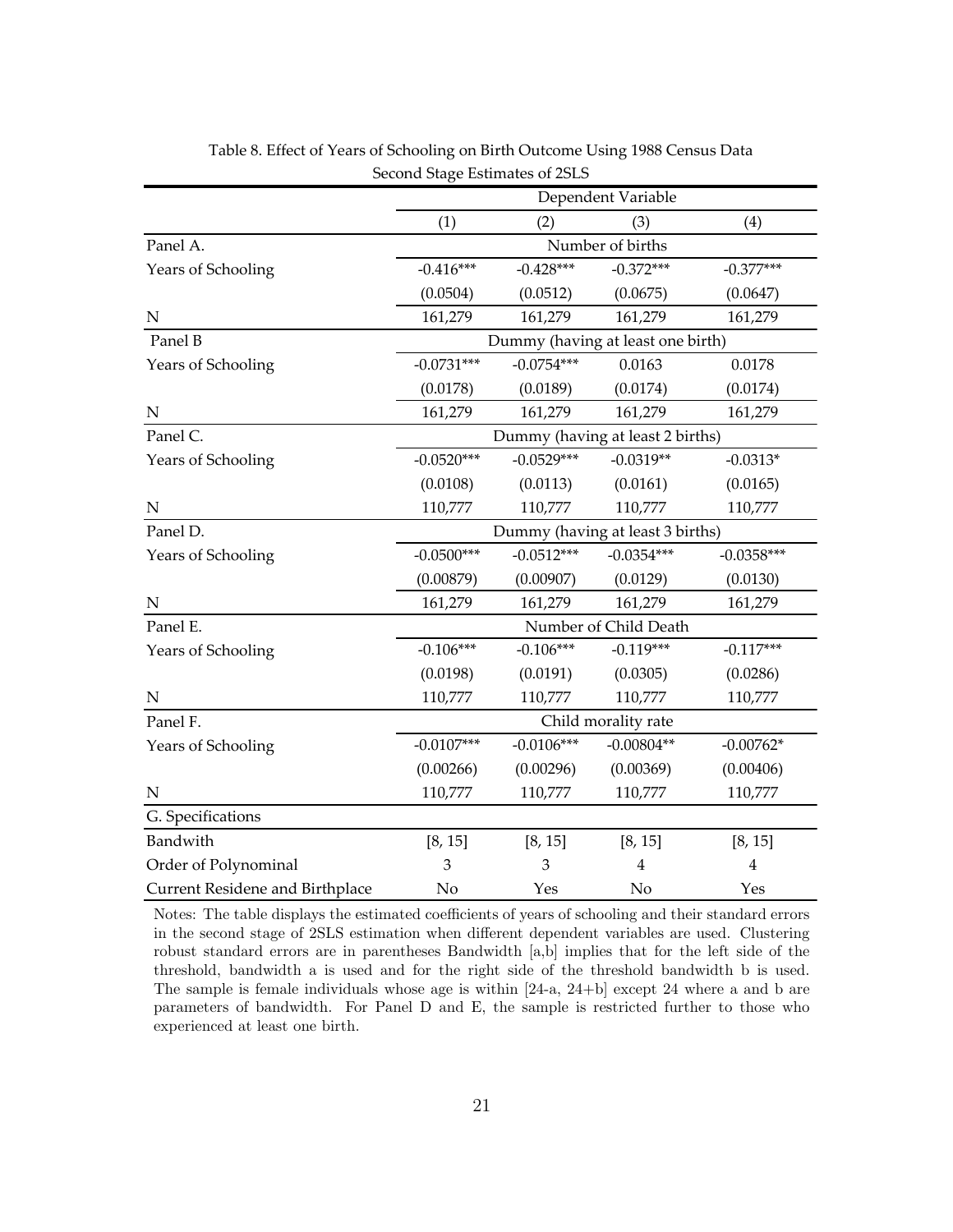#### 6 Discussion and Conclusion

This study examines the effect of years of schooling on fertility and child mortality using no-expulsion policy in Tanzania as a quasi-natural experiment in the fuzzy regression discontinuity design framework. We obtain several important findings from the analysis. First, the effect of years of schooling is non-uniform. Additional years of schooling increases the probability of having at least one birth by 1.5 percentage point but decreases the probability of having a large number of births such as at least 8 births or 10 birth about 2-3 percentage points. With two effects combined, additional year of schooling reduces the number of births by about 0.08 frequency which is equivalent to about 2 percent reduction of the number of births. Second, additional year of schooling reduces the number of child death by about 0.2-0.3 frequency and child mortality rate by 3-4 percent point. Third, as a result, the effect of years of schooling on the number of surviving children become zero or marginally positive. Fourth, we find a similar pattern when we use the 1988 census data where the threshold age of the regression discontinuity is 24. This implies that the reduction of the total number of births, the number of child death and child mortality are observed when the sample is restricted to young female individuals.

The finding of this paper has several implications. First, as a policy tool to reduce a higher population growth rate of developing country, encouraging education is not the solution. Our analysis shows that education is not likely to reduce the population growth rate since the education does not decrease the number of surviving children. On the other hand, if the objective of a policy maker is to find a tool transform fertility pattern from many births and many child death into less birth and less child death, our analysis shows that encouraging education is a very effective tool. We find that additional increase of one year will reduce the probability of having at least 8 birth by 2 percentage point and reduce the child mortality by 3 percentage point. This pattern is observed even when we restrict our sample to relatively young female individuals. This transformation of fertility pattern seems more beneficial to mothers since it will give less physical burden with the similar number of surviving children. Thus education can transform fertility pattern into more efficient pattern.

Second, our finding could suggest one reason why different studies regarding the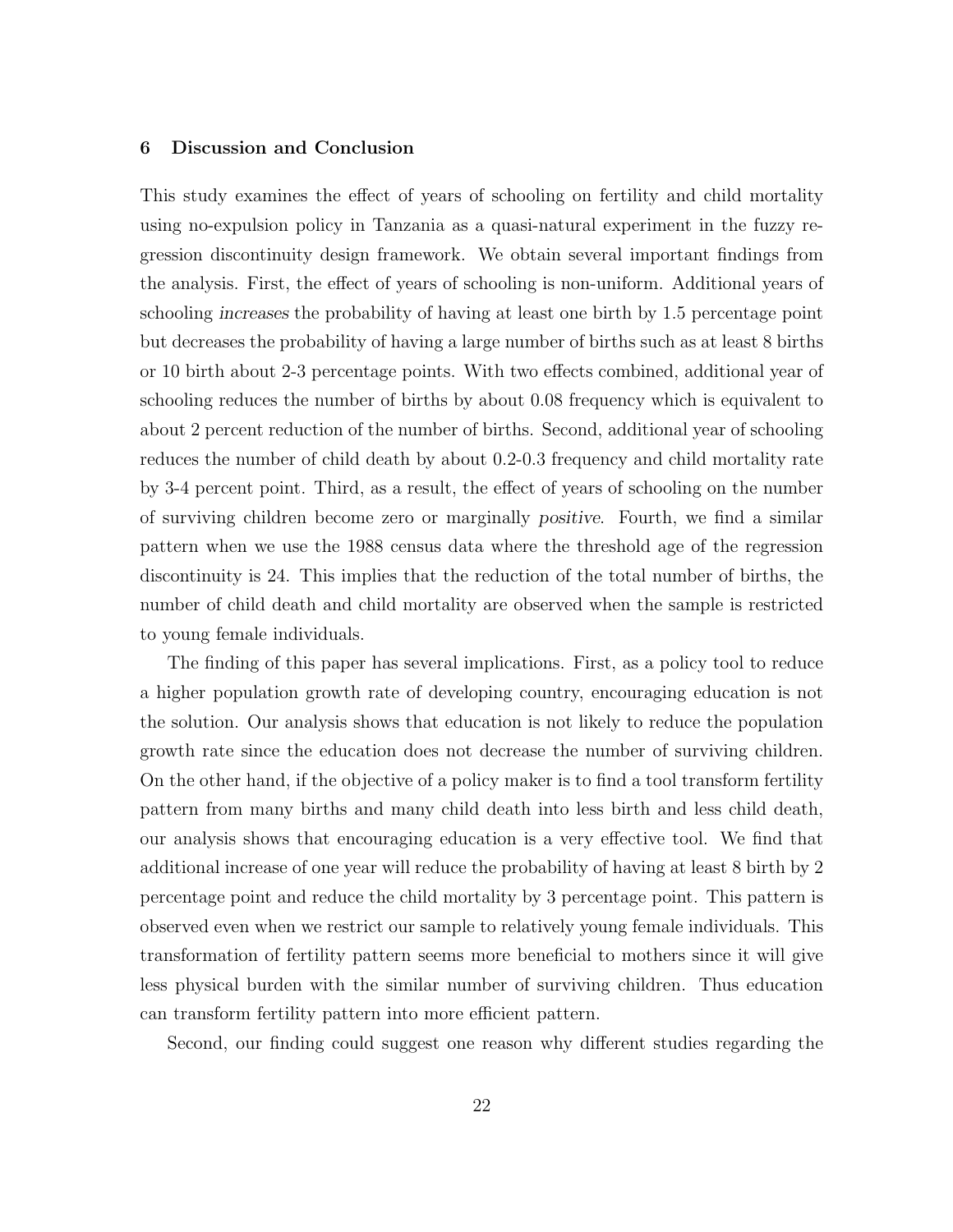effect of education on fertility have different results. In the previous literature, regarding the effect of education on fertility, some studies find zero effect and other studies find negative effect. Our study shows that the effect of education on fertility is nonuniform. Education increase the probability of having at least one birth but it decreases the probability of having a large number of births. Since the previous studies focus on the average number of births, they might have had different results. This suggest that for studying the effect of education on fertility, it is not sufficient to focus on the average number of births. A new study need to examine how the distribution of births are affected.

#### References

- Bogonko, S. N. (1992). Reflections on education in East Africa. Oxford University Press.
- Breierova, L. and Duflo, E. (2004). The impact of education on fertility and child mortality: Do fathers really matter less than mothers? Technical report, National bureau of economic research.
- Caldwell, J. C. (1980). Mass education as a determinant of the timing of fertility decline. Population and development review, pages 225–255.
- Chou, S.-Y., Liu, J.-T., Grossman, M., and Joyce, T. (2010). Parental education and child health: evidence from a natural experiment in taiwan. American Economic Journal: Applied Economics, 2(1):33–61.
- Cochrane, S. H. (1979). *Fertility and education: What do we really know?* Washington. DC Johns Hopkins University Press 1979.
- Cohen, J. E. (2008). Make secondary education universal. Nature, 456(7222):572.
- Currie, J. and Moretti, E. (2003). Mother's education and the intergenerational transmission of human capital: Evidence from college openings. The Quarterly Journal of Economics, 118(4):1495–1532.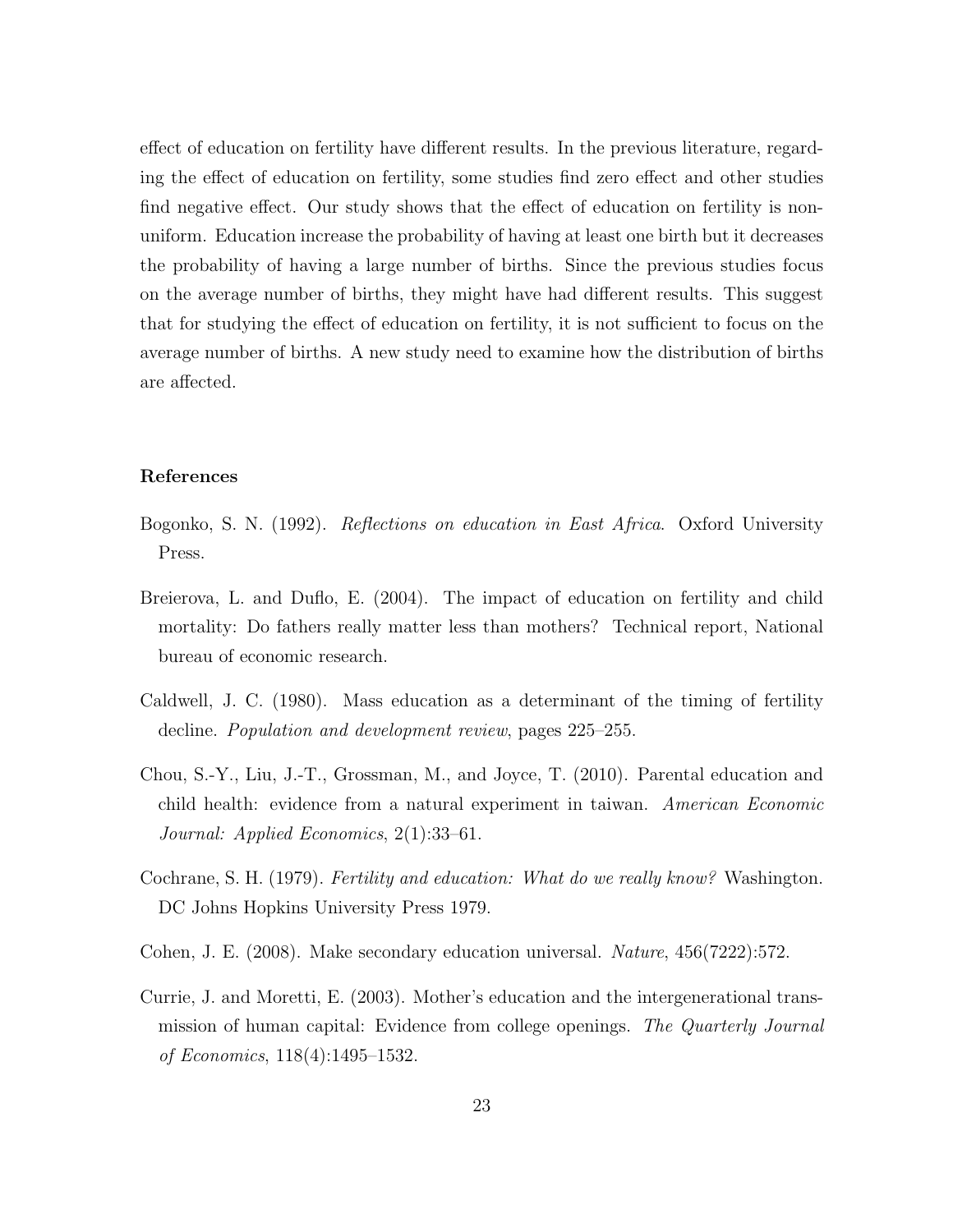- Cygan-Rehm, K. and Maeder, M. (2013). The effect of education on fertility: Evidence from a compulsory schooling reform. Labour Economics, 25:35–48.
- Devereux, P. J. and Hart, R. A. (2010). Forced to be rich? returns to compulsory schooling in britain. The Economic Journal, 120(549):1345–1364.
- Fort, M., Schneeweis, N., and Winter-Ebmer, R. (2016). Is education always reducing fertility? evidence from compulsory schooling reforms. The Economic Journal, 126(595):1823–1855.
- Geruso, M. and Royer, H. (2018). The impact of education on family formation: quasiexperimental evidence from the uk. Technical report, National Bureau of Economic Research.
- Jacobsson, B., Ladfors, L., and Milsom, I. (2004). Advanced maternal age and adverse perinatal outcome. Obstetrics & Gynecology,  $104(4)$ :727–733.
- Kan, K. and Lee, M.-J. (2018). The effects of education on fertility: Evidence from taiwan. *Economic Inquiry*,  $56(1):343-357$ .
- Lutz, W. and Samir, K. (2011). Global human capital: integrating education and population. Science, 333(6042):587–592.
- McCrary, J. and Royer, H. (2011). The effect of female education on fertility and infant health: Evidence from school entry policies using exact date of birth. American Economic Review, 101(1):158–95.
- Monstad, K., Propper, C., and Salvanes, K. G. (2008). Education and fertility: Evidence from a natural experiment. Scandinavian Journal of Economics, 110(4):827– 852.
- National Bureau of Statistics Ministry of Planning, Economy and Empowerment Volume X (2006). Tanzania census 2002 analyticalreport. Technical report, National Bureau of Statistics Ministry of Planning, Economy and Empowerment.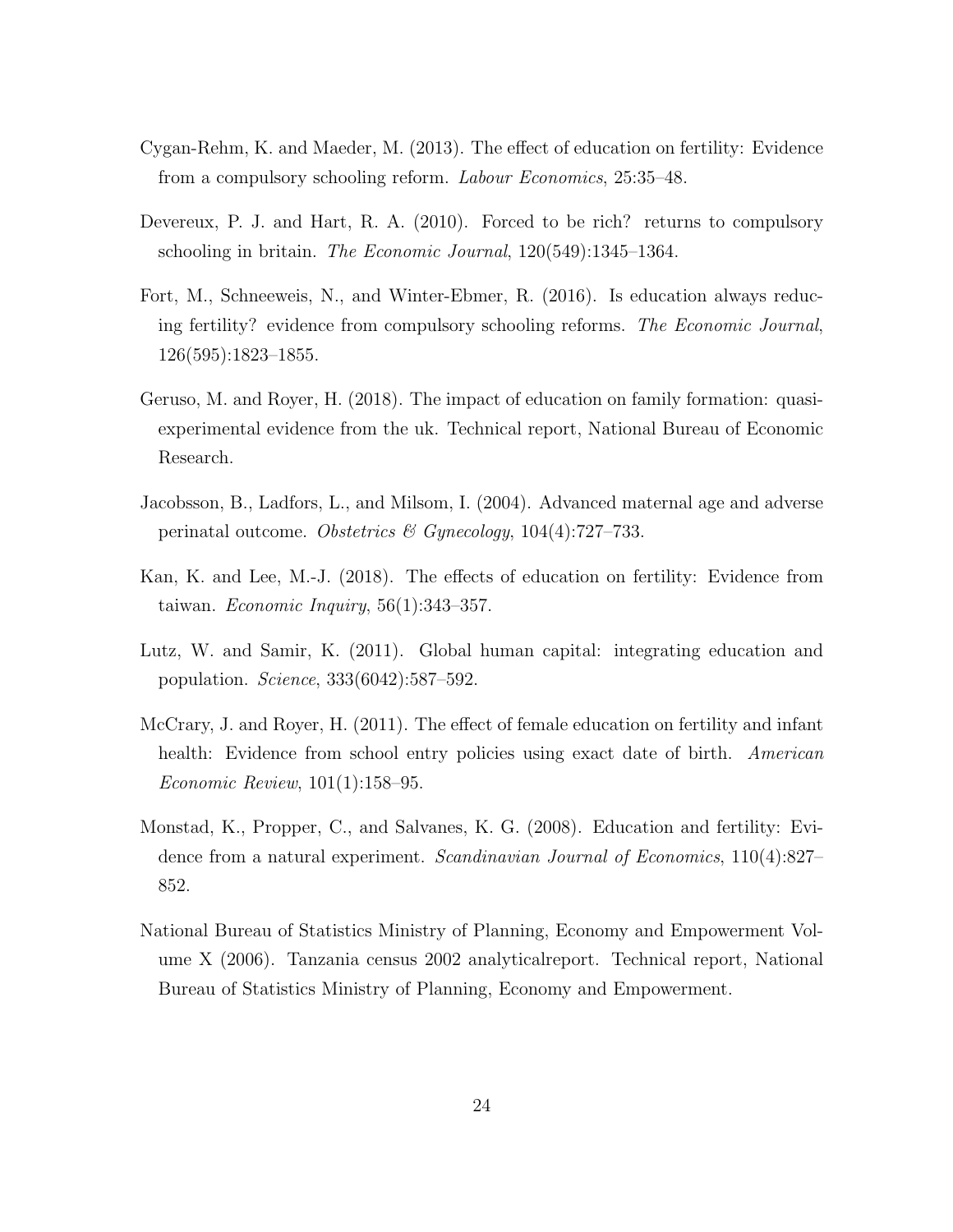- Oreopoulos, P. (2006). Estimating average and local average treatment effects of education when compulsory schooling laws really matter. American Economic Review, 96(1):152–175.
- Osili, U. O. and Long, B. T. (2008). Does female schooling reduce fertility? evidence from nigeria. Journal of development Economics, 87(1):57–75.
- Portes, A. (2006). Institutions and development: A conceptual reanalysis. Population and Development Review, 32(2):233–262.
- Schultz, T. P. (1997). Demand for children in low income countries. *Handbook of* population and family economics, 1:349–430.
- Schultz, T. P. (2002). Why governments should invest more to educate girls. World development, 30(2):207–225.
- Silles, M. A. (2011). The effect of schooling on teenage childbearing: evidence using changes in compulsory education laws. Journal of Population Economics, 24(2):761– 777.